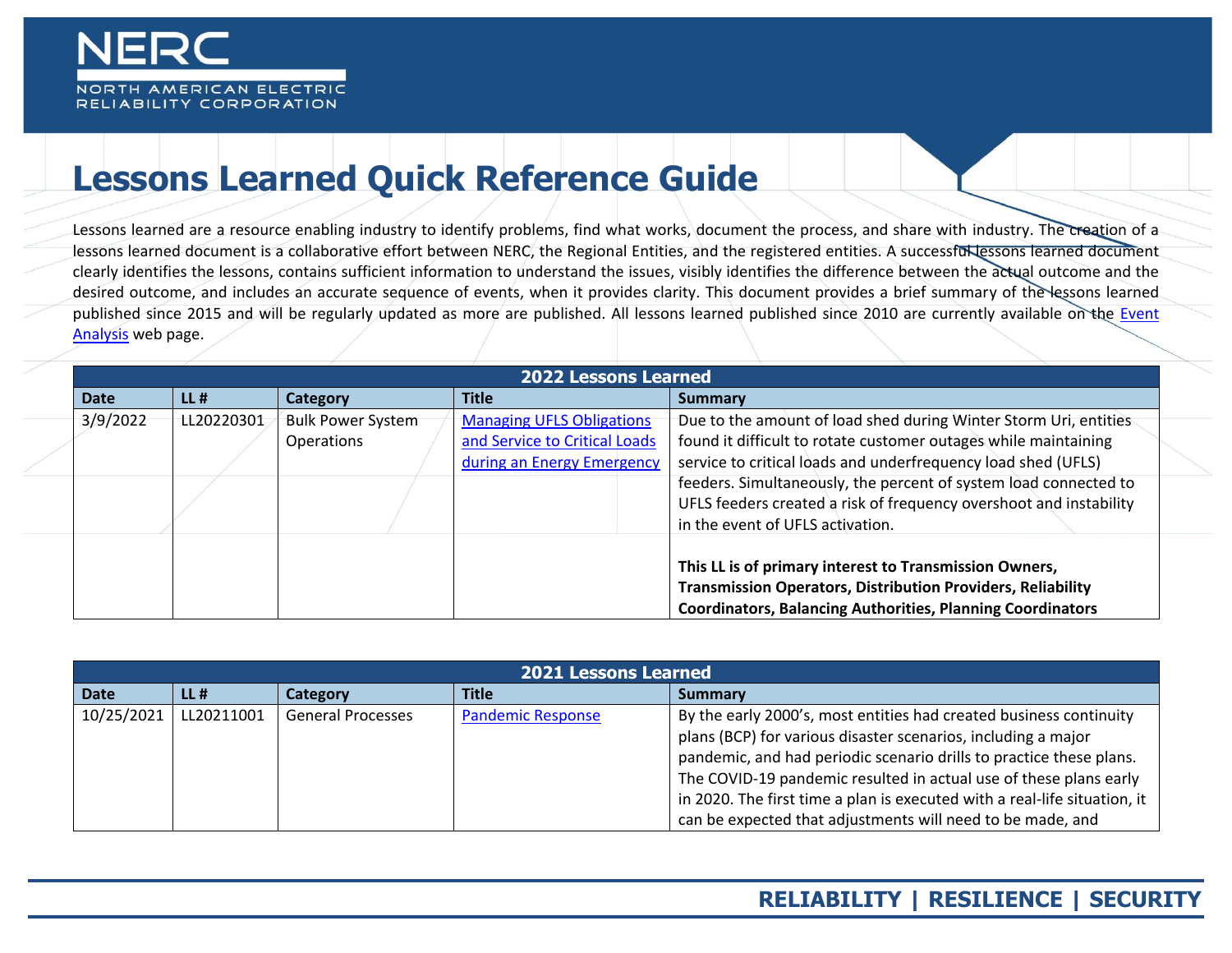

|             | 2021 Lessons Learned |                                                                         |                                                                                                                                                           |                                                                                                                                                                                                                                                                                                                                                   |  |  |
|-------------|----------------------|-------------------------------------------------------------------------|-----------------------------------------------------------------------------------------------------------------------------------------------------------|---------------------------------------------------------------------------------------------------------------------------------------------------------------------------------------------------------------------------------------------------------------------------------------------------------------------------------------------------|--|--|
| <b>Date</b> | $LL$ #               | Category                                                                | <b>Title</b>                                                                                                                                              | <b>Summary</b>                                                                                                                                                                                                                                                                                                                                    |  |  |
|             |                      |                                                                         |                                                                                                                                                           | lessons will be learned to improve the effectiveness of future<br>pandemic response plans and possibly improve response to other<br>scenarios contained within the BCP.                                                                                                                                                                           |  |  |
|             |                      |                                                                         |                                                                                                                                                           | This LL is of primary interest to Transmission Operators,<br><b>Generator Operators, Reliability Coordinators, Balancing</b><br><b>Authorities</b>                                                                                                                                                                                                |  |  |
| 8/6/2021    | LL20210803           | Communications                                                          | <b>Loss of Monitoring or</b><br>Control Capability due to a<br><b>Software Version Mismatch</b>                                                           | A couple of entities have experienced energy management system<br>(EMS) outages due to a software version mismatch between the<br>product development system (PDS), quality assurance system (QAS),<br>and production system (production).                                                                                                        |  |  |
|             |                      |                                                                         |                                                                                                                                                           | This LL is of primary interest to Transmission Owners,<br><b>Reliability Coordinators, Balancing Authorities</b>                                                                                                                                                                                                                                  |  |  |
| 8/6/2021    | LL20210802           | Relaying and<br><b>Protection Systems</b>                               | <b>Multiple Faults in Rapid</b><br><b>Succession Contribute to</b><br><b>Relay Misoperations Leading</b><br>to Loss of Load                               | Four separate faults occurred in rapid succession in a bulk power<br>substation as a result of weather-induced salt contamination. Relay<br>misoperations in the presence of the faults resulted in loss of load.                                                                                                                                 |  |  |
|             |                      |                                                                         |                                                                                                                                                           | This LL is of primary interest to Transmission Owners,<br><b>Transmission Operators</b>                                                                                                                                                                                                                                                           |  |  |
| 8/6/2021    | LL20210801           | <b>Transmission Facilities</b>                                          | <b>Insulator Flashovers Due to</b><br><b>Combination of Salt Spray</b><br><b>Deposits Followed by Light</b><br><b>Rainfall Initiating Loss of</b><br>Load | Multiple parallel insulators in a bulk power substation that had<br>been exposed to salt spray during a tropical storm flashed over two<br>and a half days later when light rain began to fall. The flash overs<br>were attributable to dry band arcing. Relay misoperations in the<br>presence of the flashover faults resulted in loss of load. |  |  |
|             |                      |                                                                         |                                                                                                                                                           | This LL is of primary interest to Transmission Owners,<br><b>Transmission Operators</b>                                                                                                                                                                                                                                                           |  |  |
| 5/4/2021    | LL20210501           | <b>Bulk Power System</b><br>Operations,<br><b>Generation Facilities</b> | Interconnection<br><b>Oscillation Disturbances</b>                                                                                                        | An Interconnection-wide oscillation of approximately 0.25 Hz<br>frequency propagated through the entire Eastern Interconnection                                                                                                                                                                                                                   |  |  |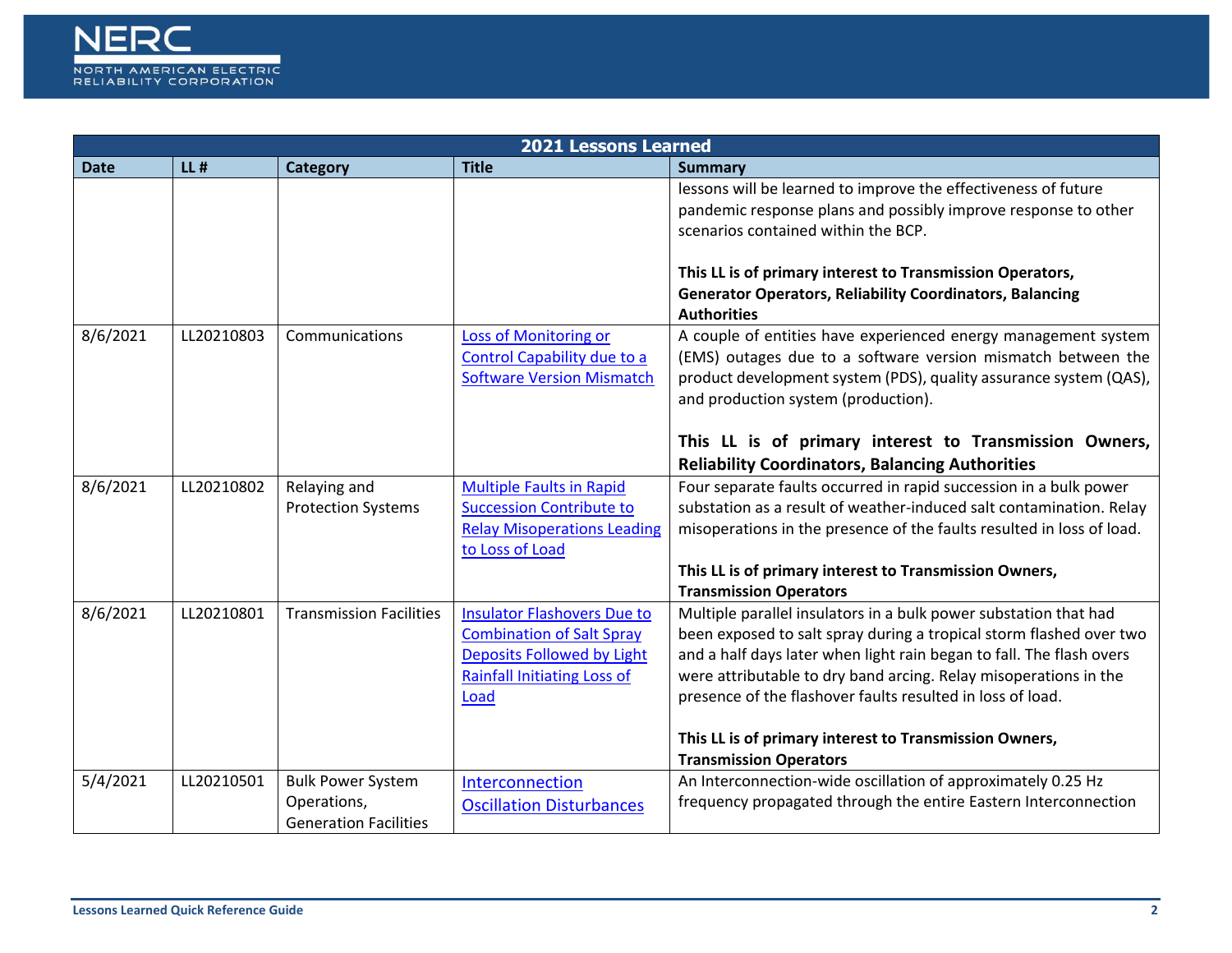

|             | <b>2021 Lessons Learned</b> |                                                                                                     |                                                                                                                                   |                                                                                                                                                                                                                                                                                                                                                                                                                                                                                                                                                                                       |  |  |  |
|-------------|-----------------------------|-----------------------------------------------------------------------------------------------------|-----------------------------------------------------------------------------------------------------------------------------------|---------------------------------------------------------------------------------------------------------------------------------------------------------------------------------------------------------------------------------------------------------------------------------------------------------------------------------------------------------------------------------------------------------------------------------------------------------------------------------------------------------------------------------------------------------------------------------------|--|--|--|
| <b>Date</b> | $LL$ #                      | <b>Category</b>                                                                                     | <b>Title</b>                                                                                                                      | <b>Summary</b>                                                                                                                                                                                                                                                                                                                                                                                                                                                                                                                                                                        |  |  |  |
|             |                             |                                                                                                     |                                                                                                                                   | This LL is of primary interest to Reliability Coordinators, Balancing<br>Authorities, Generator Owners, Generator Operators                                                                                                                                                                                                                                                                                                                                                                                                                                                           |  |  |  |
| 4/13/2021   | LL20210401                  | <b>Generation Facilities,</b><br>Transmission<br>Facilities, Bulk Power<br><b>System Operations</b> | <b>Controlled Islanding due to</b><br><b>Wildfire Event</b>                                                                       | A registered entity experienced a wildfire in a transmission right of<br>way (ROW) on a critical transmission corridor. To enable the<br>firefighters to use aerial suppression agents on the fire, the entity<br>was requested to de-energize all the transmission lines in the<br>corridor, forming an electrical island. The registered entity was able<br>to successfully separate a part of the system in a controlled manner<br>and was able to assist firefighters in controlling the fire effectively.<br>This LL is of primary interest to System Operators, Transmission    |  |  |  |
|             |                             |                                                                                                     |                                                                                                                                   | <b>Owners, Transmission Operators, Generator Owners, Generator</b><br><b>Operators, Balancing Authorities</b>                                                                                                                                                                                                                                                                                                                                                                                                                                                                         |  |  |  |
| 3/29/2021   | LL20210302                  | <b>Transmission Facilities</b>                                                                      | <b>Catastrophic Failure of 345</b><br>kV Oil Filled Metering<br><b>Current Transformer in a</b><br><b>Transmission Substation</b> | A 345 kV substation line current transformer C-phase experienced a<br>catastrophic failure and caused the current transformer (CT) to<br>explode, sending a significant amount of bushing glass shrapnel<br>throughout the switchyard and creating a fire in the switchyard.                                                                                                                                                                                                                                                                                                          |  |  |  |
|             |                             |                                                                                                     |                                                                                                                                   | This LL is of primary interest to Transmission Owners,<br><b>Transmission Operators, Generator Owners, Generator Operators</b>                                                                                                                                                                                                                                                                                                                                                                                                                                                        |  |  |  |
| 3/29/2021   | LL20210301                  | <b>Transmission Facilities</b>                                                                      | <b>Battery Energy Storage</b><br><b>System Cascading Thermal</b><br>Runaway                                                       | A fire started in a Battery Energy Storage System (BESS), resulting<br>remote alarm triggering at approximately 16:55 PST. The utility, the<br>maintenance provider, and fire fighters responded to the site. At<br>approximately 20:04 PST, an explosion occurred that injured<br>several firefighters and significantly damaged the BESS. A<br>comprehensive investigation of the event was performed that<br>identified the cause of the fire as being a cascading thermal<br>runaway event that was initiated by an internal cell failure within<br>one battery cell in the BESS. |  |  |  |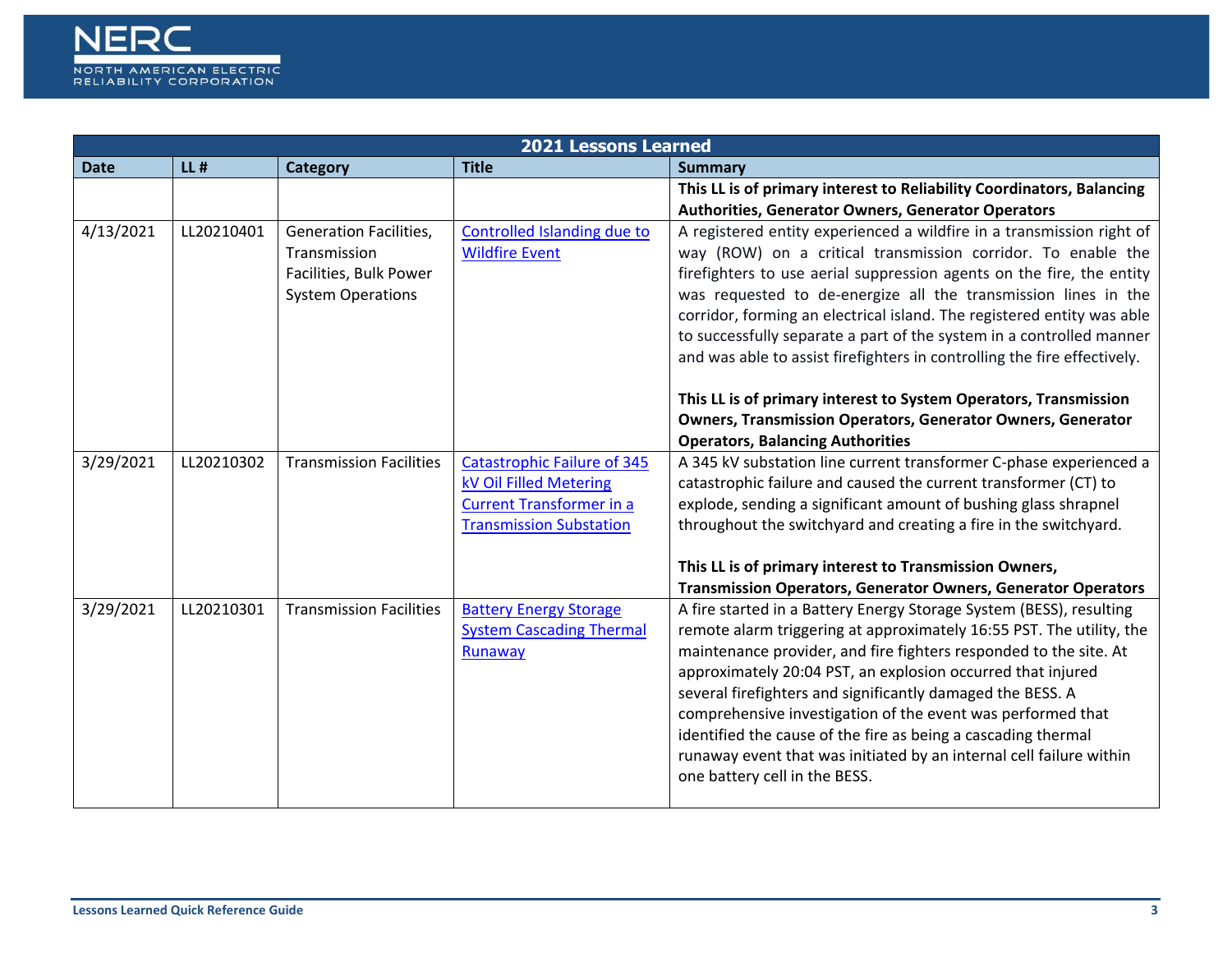

|             | <b>2021 Lessons Learned</b> |                                           |                                                                                                                                                     |                                                                                                                                                                                                                                                                                                                                                                                                                                                                                                                                                                                                                                                                                                                        |  |  |  |
|-------------|-----------------------------|-------------------------------------------|-----------------------------------------------------------------------------------------------------------------------------------------------------|------------------------------------------------------------------------------------------------------------------------------------------------------------------------------------------------------------------------------------------------------------------------------------------------------------------------------------------------------------------------------------------------------------------------------------------------------------------------------------------------------------------------------------------------------------------------------------------------------------------------------------------------------------------------------------------------------------------------|--|--|--|
| <b>Date</b> | $LL$ #                      | <b>Category</b>                           | <b>Title</b>                                                                                                                                        | <b>Summary</b>                                                                                                                                                                                                                                                                                                                                                                                                                                                                                                                                                                                                                                                                                                         |  |  |  |
|             |                             |                                           |                                                                                                                                                     | This LL is of primary interest to Transmission Owners,                                                                                                                                                                                                                                                                                                                                                                                                                                                                                                                                                                                                                                                                 |  |  |  |
|             |                             |                                           |                                                                                                                                                     | Transmission Operators, Generator Owners, Generator Operators,                                                                                                                                                                                                                                                                                                                                                                                                                                                                                                                                                                                                                                                         |  |  |  |
|             |                             |                                           |                                                                                                                                                     | <b>Transmission Planners, Resource Planning</b>                                                                                                                                                                                                                                                                                                                                                                                                                                                                                                                                                                                                                                                                        |  |  |  |
| 2/25/2021   | LL20210204                  | Relaying and<br><b>Protection Systems</b> | <b>Transient Induced</b><br><b>Misoperation: Approach II</b><br>(Loss of Protection during<br><b>Severe Lightning Event)</b>                        | System 1 and System 2 protection groups shut down as a result of a<br>lightning-strike-induced fault at one terminal of a 345 kV<br>transmission line. Neither System 1 nor System 2 local relay<br>protection cleared the fault. The fault continued for over 1.5<br>seconds until protection at the remote terminals tripped as<br>designed via time-delayed elements.<br>This LL is of primary interest to Transmission Owners,<br>Transmission Operators, Generator Owners, Generator Operators,                                                                                                                                                                                                                   |  |  |  |
|             |                             |                                           |                                                                                                                                                     | <b>Reliability Coordinators</b>                                                                                                                                                                                                                                                                                                                                                                                                                                                                                                                                                                                                                                                                                        |  |  |  |
| 2/25/2021   | LL20210203                  | Relaying and<br><b>Protection Systems</b> | <b>Transient Induced</b><br><b>Misoperation: Approach I</b><br>(Control Circuit Transient<br><b>Misoperation of</b><br><b>Microprocessor Relay)</b> | Voltage transients were found to initiate protective relay digital<br>inputs during close-in faults to a hydroelectric dam. The false inputs<br>resulted in multiple powerhouse line protection misoperations and<br>the unnecessarily tripping of hundreds of megawatts of generation.<br>Due to the vintage of the equipment and a failure of the relay to<br>properly log events, little data was initially available for<br>troubleshooting. The powerhouse line relays at both the substation<br>and powerhouse were owned and operated by the TOP but were<br>connected to and powered by the GOP's control circuits and<br>battery at the powerhouse.<br>This LL is of primary interest to Transmission Owners, |  |  |  |
|             |                             |                                           |                                                                                                                                                     | <b>Transmission Operators, Generator Owners, Generator Operators</b>                                                                                                                                                                                                                                                                                                                                                                                                                                                                                                                                                                                                                                                   |  |  |  |
| 2/10/2021   | LL20210202                  | <b>General Processes</b>                  | Root Cause Analysis Tools -<br><b>Barrier Analysis</b>                                                                                              | The entity was adding a source of backup power to their primary<br>system operating center (PSOC). Considerable movement of people<br>and materials in and out of critical infrastructure protection (CIP)<br>controlled areas occurred as contract workers had to install                                                                                                                                                                                                                                                                                                                                                                                                                                             |  |  |  |
|             |                             |                                           |                                                                                                                                                     | equipment and route cable. The contract construction workers had                                                                                                                                                                                                                                                                                                                                                                                                                                                                                                                                                                                                                                                       |  |  |  |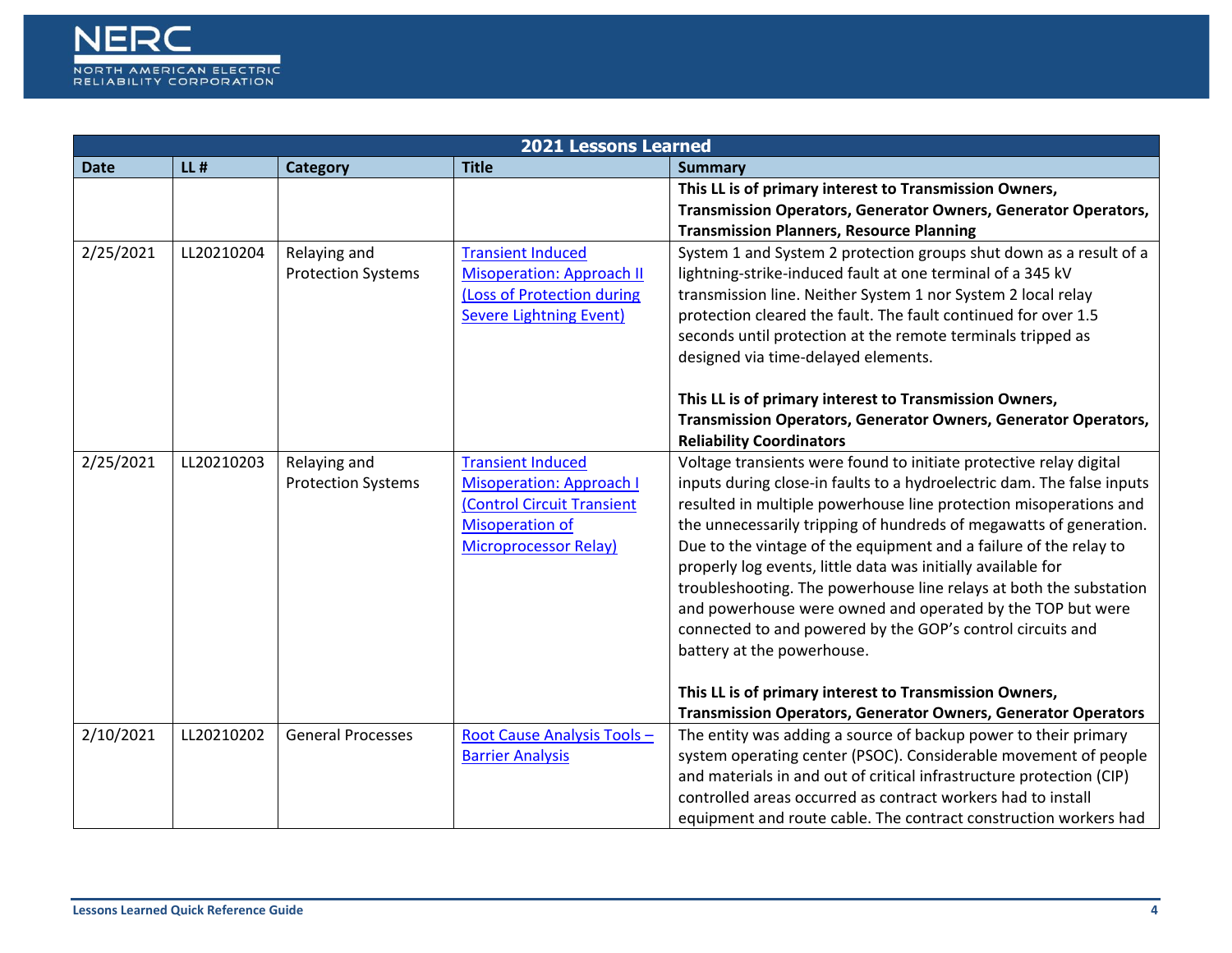

|             | <b>2021 Lessons Learned</b> |                          |                                                       |                                                                                                                                                                                                                                                                                                                                                                                                                                                                          |  |  |
|-------------|-----------------------------|--------------------------|-------------------------------------------------------|--------------------------------------------------------------------------------------------------------------------------------------------------------------------------------------------------------------------------------------------------------------------------------------------------------------------------------------------------------------------------------------------------------------------------------------------------------------------------|--|--|
| <b>Date</b> | $LL$ #                      | <b>Category</b>          | <b>Title</b>                                          | <b>Summary</b>                                                                                                                                                                                                                                                                                                                                                                                                                                                           |  |  |
|             |                             |                          |                                                       | background checks and had been trained on the access procedure.<br>After several access violations had been noted, a work stand-down<br>was declared, and security expertise from one of the entity's<br>nuclear stations was contacted for consultation.                                                                                                                                                                                                                |  |  |
|             |                             |                          |                                                       | The security consultant used Barrier Analysis to determine the<br>effectiveness of access control and logging at the PSOC. The<br>consultant found that shortcuts bypassing the expected path had<br>been used to move material from an outside laydown area and that<br>barriers that should have prevented this were ineffective. There<br>were access procedure weaknesses identified as well.<br>This LL is of primary interest to Transmission Owners, Transmission |  |  |
|             |                             |                          |                                                       | Operators, Generator Owners, Generator Operators, Reliability<br><b>Coordinators, Balancing Authorities.</b>                                                                                                                                                                                                                                                                                                                                                             |  |  |
| 2/10/2021   | LL20210201                  | <b>General Processes</b> | Root Cause Analysis Tools -<br><b>Change Analysis</b> | A transformer catastrophically failed after approximately 20 years<br>of service. It was one of two nearly identical transformers operating<br>in parallel to feed a large community. Protective relays responded<br>appropriately, opening the station's 138 kV and 13.8 kV breakers<br>(one each) to isolate the fault.<br>Because there were two 138/13.8 kV transformers, one that failed<br>and one that did not fail, the entity used Change Analysis to find      |  |  |
|             |                             |                          |                                                       | the root cause of the failure.<br>This LL is of primary interest to Transmission Owners, Transmission<br>Operators, Generator Owners, Generator Operators, Reliability<br><b>Coordinators, Balancing Authorities.</b>                                                                                                                                                                                                                                                    |  |  |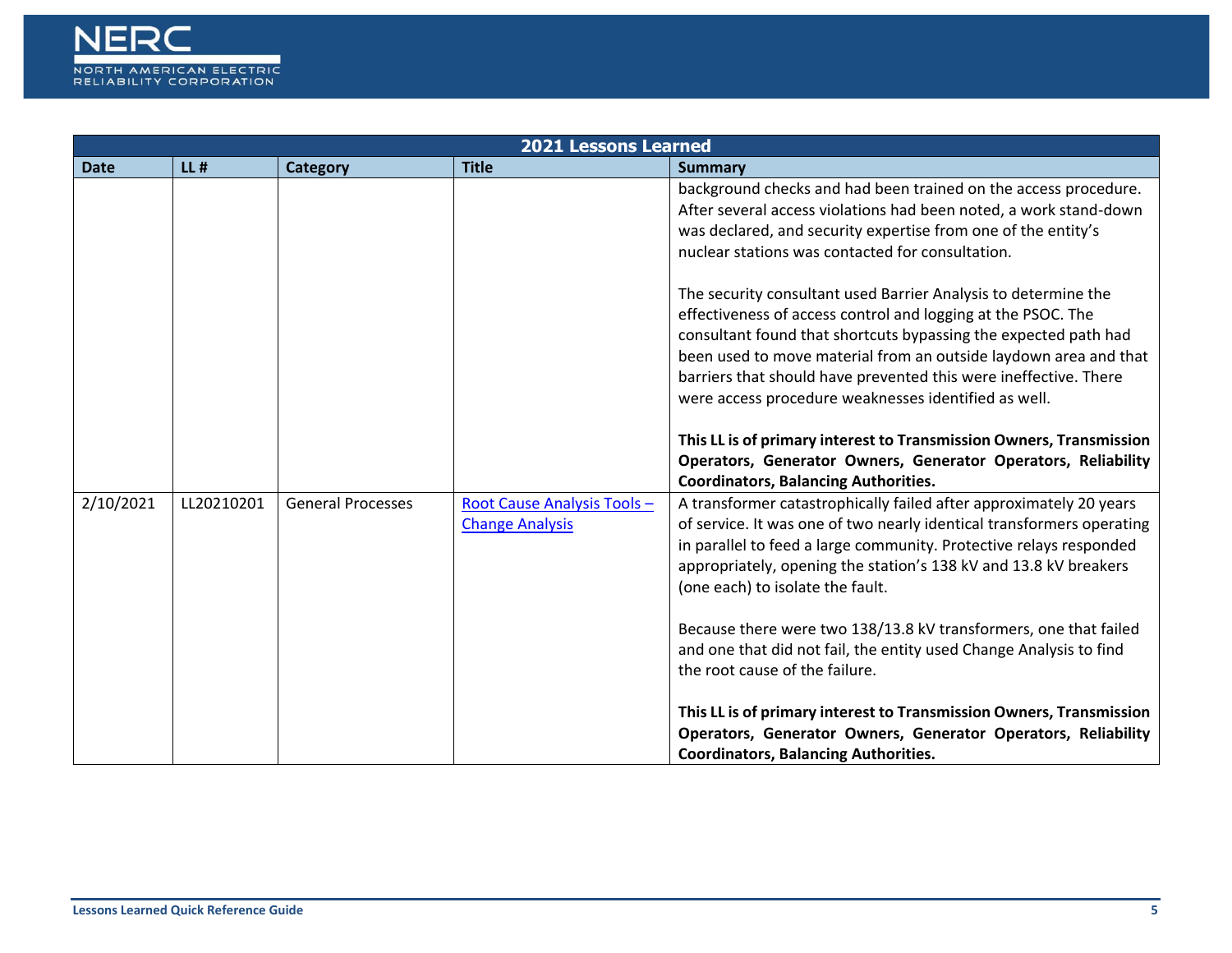

|             | <b>2020 Lessons Learned</b> |                                                                    |                                                                                        |                                                                                                                                                                                                                                                                                                                                                                                                                                                                                                                                                                                                                                                                                                                                                                                                                                                                                                                                                                                                                                                                                                                                                                                                                     |  |  |  |
|-------------|-----------------------------|--------------------------------------------------------------------|----------------------------------------------------------------------------------------|---------------------------------------------------------------------------------------------------------------------------------------------------------------------------------------------------------------------------------------------------------------------------------------------------------------------------------------------------------------------------------------------------------------------------------------------------------------------------------------------------------------------------------------------------------------------------------------------------------------------------------------------------------------------------------------------------------------------------------------------------------------------------------------------------------------------------------------------------------------------------------------------------------------------------------------------------------------------------------------------------------------------------------------------------------------------------------------------------------------------------------------------------------------------------------------------------------------------|--|--|--|
| <b>Date</b> | $LL$ #                      | <b>Category</b>                                                    | <b>Title</b>                                                                           | <b>Summary</b>                                                                                                                                                                                                                                                                                                                                                                                                                                                                                                                                                                                                                                                                                                                                                                                                                                                                                                                                                                                                                                                                                                                                                                                                      |  |  |  |
| 11/12/2020  | LL20201102                  | Communications                                                     | Loss of State Estimator due<br>to Contradicting Information<br>from Dual ICCP Clusters | The entity encountered an operational problem, causing the state<br>estimator (SE) to become nonconvergent. An evaluation indicated<br>that SE was failing upon opposing device status sent from<br>independent dual ICCP clusters.<br>This LL is of primary interest to Transmission Owners, Reliability<br><b>Coordinators, and Balancing Authorities.</b>                                                                                                                                                                                                                                                                                                                                                                                                                                                                                                                                                                                                                                                                                                                                                                                                                                                        |  |  |  |
| 11/12/2020  | LL20201101                  | Transmission<br>Facilities, Bulk Power<br><b>System Operations</b> | <b>Cold Weather Operation of</b><br>SF <sub>6</sub> Circuit Breakers                   | When a $SF_6$ circuit breaker (CB) hits its critical low pressure, its fault<br>interrupting capability can be compromised. Most TOs protect<br>against this by either auto-opening the CB prior to reaching the<br>critical low-pressure level or by blocking the CB from tripping (when<br>it reaches the critical low-pressure level) and relying on adjacent<br>CBs to open in the event of a fault (breaker failure mode). If this<br>occurs across multiple locations, it can place the Bulk Electric<br>System (BES) at additional risk since it weakens the overall topology<br>of the system and can result in more facilities being removed from<br>service to clear a fault. It also means that the contingencies<br>modeled and studied in real-time contingency analysis (RTCA)<br>studies may no longer be accurate, thereby potentially putting the<br>BES in a less secure or unknown state. That condition occurred<br>during the severe cold weather event that hit the upper Midwest<br>region of North America on January 29-30, 2019.<br>This LL is of primary interest to Transmission Owners, Transmission<br>Operators, Generator Owners, Generator Operators, Reliability<br>Coordinators. |  |  |  |
| 10/6/2020   | LL20201001                  | <b>Transmission Facilities</b>                                     | <b>Single Phase Fault</b><br><b>Precipitates Loss of</b><br><b>Generation and Load</b> | A single phase to ground fault on a 400 kV transmission line in<br>Southern England precipitated the loss of 1,878 MW of generation.<br>This led to a frequency decline that resulted in a loss of 931 MW of<br>load. This European event has lessons applicable in North America.                                                                                                                                                                                                                                                                                                                                                                                                                                                                                                                                                                                                                                                                                                                                                                                                                                                                                                                                  |  |  |  |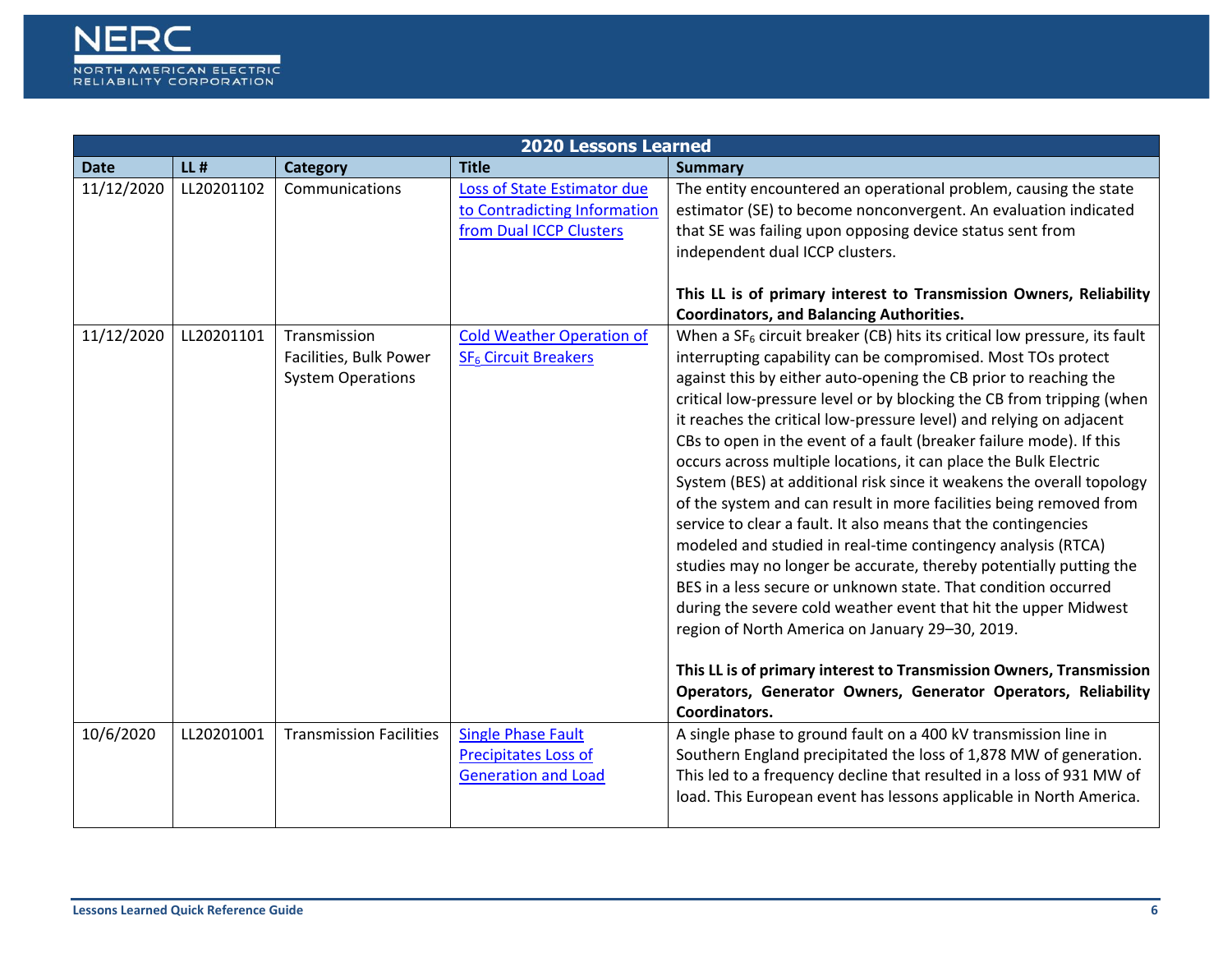

|             |            |                           | <b>2020 Lessons Learned</b>                                 |                                                                                                                                             |
|-------------|------------|---------------------------|-------------------------------------------------------------|---------------------------------------------------------------------------------------------------------------------------------------------|
| <b>Date</b> | $LL$ #     | Category                  | <b>Title</b>                                                | <b>Summary</b>                                                                                                                              |
|             |            |                           |                                                             | This LL is of primary interest to Transmission Operators, Generator                                                                         |
|             |            |                           |                                                             | <b>Operators, Balancing Authorities, and Reliability Coordinators.</b>                                                                      |
| 7/30/2020   | LL20200703 | Relaying and              | <b>Lockout Relay Component</b>                              | Unnecessary trips for nonfault conditions are problematic for any                                                                           |
|             |            | <b>Protection Systems</b> | <b>Failure Causes Misoperation</b>                          | protective relay and can be particularly problematic for lockout                                                                            |
|             |            |                           | and Reportable Event                                        | relays. Lockout relays are typically used to isolate and hold BES                                                                           |
|             |            |                           |                                                             | electrical equipment out of service for extended periods of time to<br>allow for visual inspection and typically result in the operation of |
|             |            |                           |                                                             | multiple interrupting devices. Many lockout relay types require                                                                             |
|             |            |                           |                                                             | manual reset, meaning that field personnel must travel to the relay                                                                         |
|             |            |                           |                                                             | location, inspect, and perform switching to restore systems to                                                                              |
|             |            |                           |                                                             | service. The resulting extended abnormal operating condition of the                                                                         |
|             |            |                           |                                                             | system may put the reliability of the BES at risk.                                                                                          |
|             |            |                           |                                                             |                                                                                                                                             |
|             |            |                           |                                                             | This LL is of primary interest to Transmission Owners, Generator                                                                            |
|             |            |                           |                                                             | <b>Owners, and Distribution Providers.</b>                                                                                                  |
| 7/30/2020   | LL20200702 | Relaying and              | <b>Verification of AC Quantities</b>                        | Failure to employ effective commissioning testing practices or                                                                              |
|             |            | <b>Protection Systems</b> | during Protection System<br><b>Design and Commissioning</b> | effective quality checks of protection system designs when installing<br>or modifying protection systems can lead to protection system      |
|             |            |                           |                                                             | misoperations. These can occur with all components of protection                                                                            |
|             |            |                           |                                                             | systems, but issues with voltage and current instrument transformer                                                                         |
|             |            |                           |                                                             | wiring regularly surface when protection system misoperations                                                                               |
|             |            |                           |                                                             | occur. Protection system misoperations have an immediate negative                                                                           |
|             |            |                           |                                                             | impact on the reliability of the bulk power system and may cause a                                                                          |
|             |            |                           |                                                             | significant increase in the magnitude and scope of a disturbance.                                                                           |
|             |            |                           |                                                             |                                                                                                                                             |
|             |            |                           |                                                             | It should be noted that this lessons learned document is an expanded<br>version of the NERC lesson learned document titled "Verification of |
|             |            |                           |                                                             | AC Quantities during Protection System Commissioning" that was                                                                              |
|             |            |                           |                                                             | issued on March 11, 2014. The document has been expanded to                                                                                 |
|             |            |                           |                                                             | provide additional guidance based on events noted since 2014.                                                                               |
|             |            |                           |                                                             |                                                                                                                                             |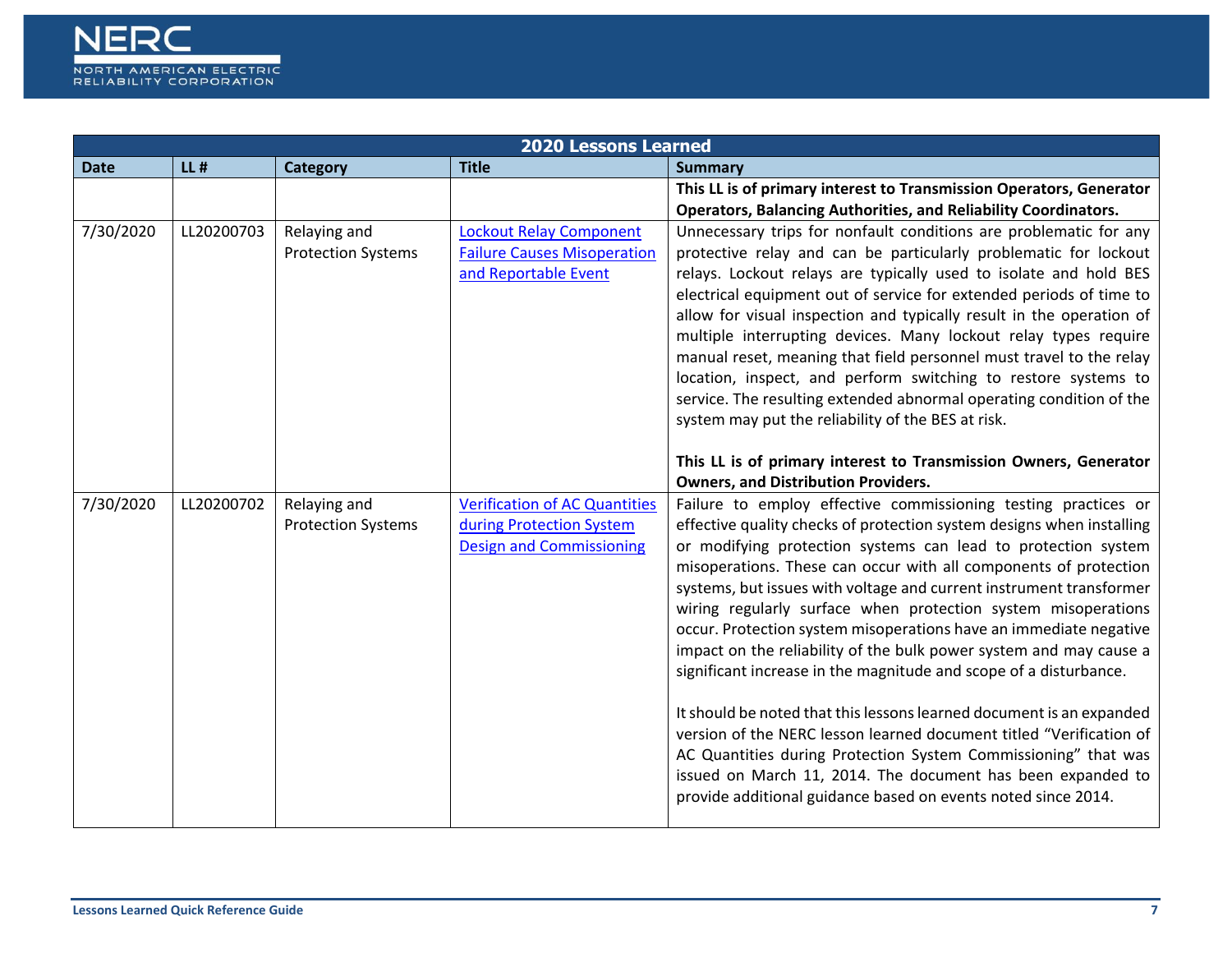

|             | <b>2020 Lessons Learned</b> |                                           |                                                                                              |                                                                                                                                                                                                                                                                                                                                                                                                                                                                                                                                                                                                                                                                                                                                                                                                                                                                                                                                                                                |  |  |  |
|-------------|-----------------------------|-------------------------------------------|----------------------------------------------------------------------------------------------|--------------------------------------------------------------------------------------------------------------------------------------------------------------------------------------------------------------------------------------------------------------------------------------------------------------------------------------------------------------------------------------------------------------------------------------------------------------------------------------------------------------------------------------------------------------------------------------------------------------------------------------------------------------------------------------------------------------------------------------------------------------------------------------------------------------------------------------------------------------------------------------------------------------------------------------------------------------------------------|--|--|--|
| <b>Date</b> | $LL$ #                      | <b>Category</b>                           | <b>Title</b>                                                                                 | <b>Summary</b>                                                                                                                                                                                                                                                                                                                                                                                                                                                                                                                                                                                                                                                                                                                                                                                                                                                                                                                                                                 |  |  |  |
|             |                             |                                           |                                                                                              | This LL is of primary interest to Transmission Owners, Transmission                                                                                                                                                                                                                                                                                                                                                                                                                                                                                                                                                                                                                                                                                                                                                                                                                                                                                                            |  |  |  |
|             |                             |                                           |                                                                                              | <b>Operators, Generator Owners, Generator Operators</b>                                                                                                                                                                                                                                                                                                                                                                                                                                                                                                                                                                                                                                                                                                                                                                                                                                                                                                                        |  |  |  |
| 7/10/2020   | LL20200701                  | Relaying and<br><b>Protection Systems</b> | <b>Mixing Relay Technologies</b><br>in DCB Schemes                                           | Multiple composite protection system misoperations have occurred<br>on the Bulk Electric System (BES) as a result of mixing protective<br>relay technologies at the remote terminals of directional<br>comparison blocking (DCB) schemes. One of the most challenging<br>mix of technologies is utilizing a relay system based on newer<br>microprocessors $(\mu P)$ at one terminal and an older<br>electromechanical (EM) relay system at the opposite terminal<br>(examples shown in the figures below). Utilizing different models of<br>µP based relays at each terminal can also be problematic. Often,<br>only one terminal of a DCB system is upgraded to µP based relays<br>due to various reasons, including different ownership of terminals,<br>budget constraints, and emergency replacements. Relay timing and<br>directional coordination is critical in DCB schemes that may be<br>overlooked when relay technology or relay models vary between<br>terminals. |  |  |  |
|             |                             |                                           |                                                                                              | This LL is of primary interest to Transmission Owners.                                                                                                                                                                                                                                                                                                                                                                                                                                                                                                                                                                                                                                                                                                                                                                                                                                                                                                                         |  |  |  |
| 6/11/2020   | LL20200602                  | <b>Bulk Power System</b><br>Operations    | <b>Preventing Energy</b><br><b>Emergency Alerts</b>                                          | As several energy emergency alerts (EEAs) were issued over the<br>course of several months, key items were identified that could have<br>prevented the EEAs from being issued and, in some cases,<br>prevented the BAs from unnecessarily shedding firm load to<br>maintain system reliability.                                                                                                                                                                                                                                                                                                                                                                                                                                                                                                                                                                                                                                                                                |  |  |  |
|             |                             |                                           |                                                                                              | This LL is of primary interest to Reliability Coordinators, Balancing<br>Authorities, Generator Operators, Generator Owners, and Reserve                                                                                                                                                                                                                                                                                                                                                                                                                                                                                                                                                                                                                                                                                                                                                                                                                                       |  |  |  |
|             |                             |                                           |                                                                                              | <b>Sharing Groups.</b>                                                                                                                                                                                                                                                                                                                                                                                                                                                                                                                                                                                                                                                                                                                                                                                                                                                                                                                                                         |  |  |  |
| 6/11/2020   | LL20200601                  | <b>Bulk Power System</b><br>Operations    | <b>Unanticipated Wind</b><br><b>Generation Cutoffs during a</b><br><b>Cold Weather Event</b> | A registered entity experienced extreme cold weather January 29-<br>31, 2019. Unplanned wind generation outages contributed to a<br>maximum generation event, resulting in the entity calling on load                                                                                                                                                                                                                                                                                                                                                                                                                                                                                                                                                                                                                                                                                                                                                                          |  |  |  |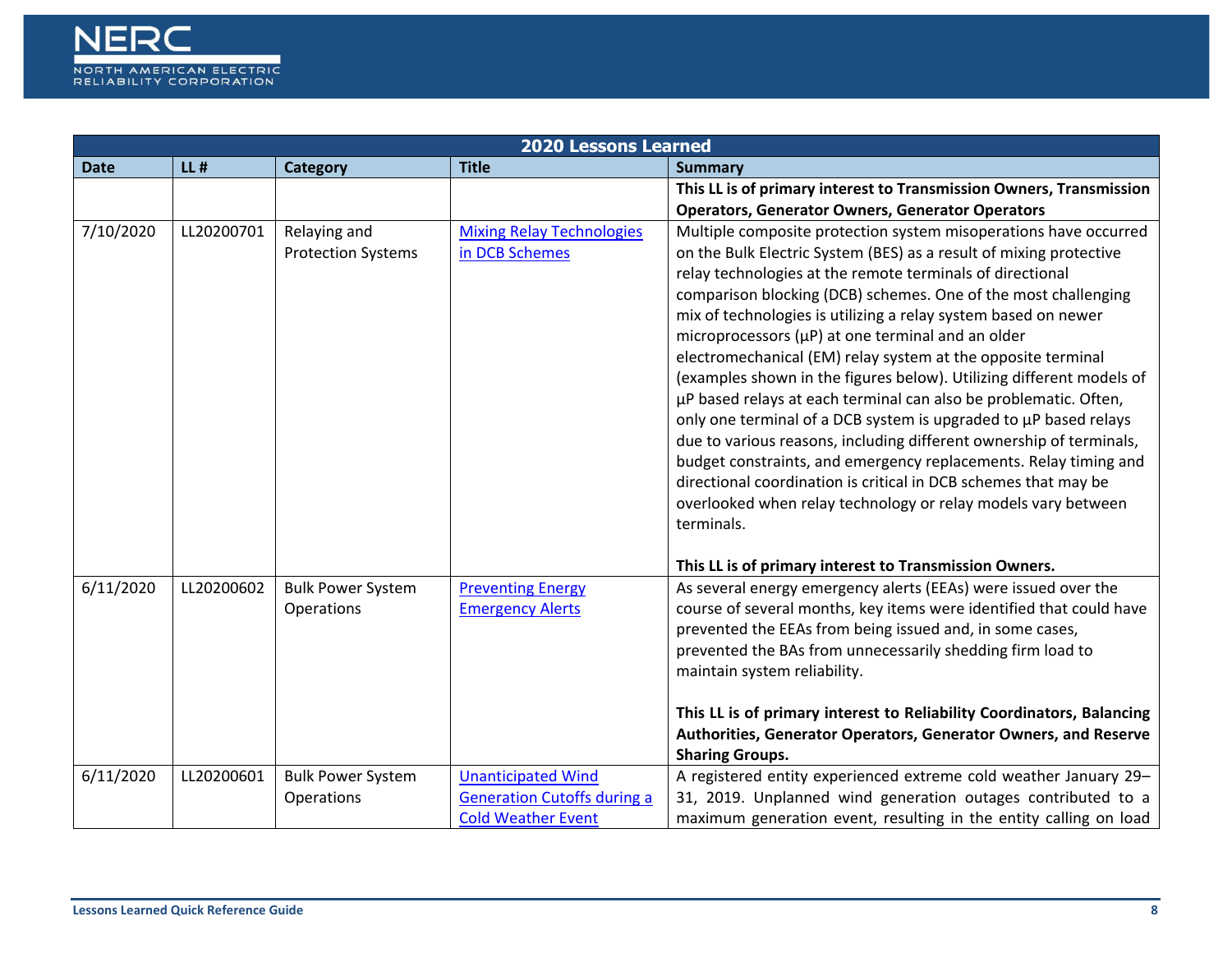

|             | <b>2020 Lessons Learned</b> |                                                                       |                                                                                       |                                                                                                                                                                                                                                                                                                                                                                                                                                                            |  |  |
|-------------|-----------------------------|-----------------------------------------------------------------------|---------------------------------------------------------------------------------------|------------------------------------------------------------------------------------------------------------------------------------------------------------------------------------------------------------------------------------------------------------------------------------------------------------------------------------------------------------------------------------------------------------------------------------------------------------|--|--|
| <b>Date</b> | $LL$ #                      | <b>Category</b>                                                       | <b>Title</b>                                                                          | <b>Summary</b>                                                                                                                                                                                                                                                                                                                                                                                                                                             |  |  |
|             |                             |                                                                       |                                                                                       | management resources (including demand response, behind-the-<br>meter generation, and voluntary reductions) to avoid using<br>emergency power purchases.<br>This LL is of primary interest to Reliability Coordinators, Balancing<br>Authorities, Transmission Operators, Transmission Owners,<br>Generator Operators, Generator Owners, and Reserve Sharing                                                                                               |  |  |
| 4/14/2020   | LL20200403                  | Communications                                                        | <b>Loss of Automatic</b><br><b>Generation Control During</b><br><b>Routine Update</b> | Groups.<br>During a weekly automatic generation control (AGC) software<br>update, a critical AGC task aborted at one of two fully redundant<br>control centers, and the same critical task aborted at the other<br>control center four minutes later. As a result, generation schedules<br>could not be set, and area control error (ACE) could not be<br>automatically calculated until the issue was resolved. The cause was<br>a modified line of code. |  |  |
|             |                             |                                                                       |                                                                                       | This LL is of primary interest to Transmission Operators, Generator<br><b>Operators, Balancing Authorities, and Reliability Coordinators.</b>                                                                                                                                                                                                                                                                                                              |  |  |
| 4/14/2020   | LL20200402                  | Transmission<br>Facilities, Relaying and<br><b>Protection Systems</b> | Protected Fault in a<br><b>Transmission Substation</b>                                | Electronic communications equipment utilized to transmit and<br>receive information from the remote terminals of a transmission line<br>automatically shut down within milliseconds when a bus fault<br>occurred at one terminal of the line. Neither the primary nor the<br>back-up relay protection cleared the fault. The fault continued for<br>over four minutes.                                                                                     |  |  |
|             |                             |                                                                       |                                                                                       | This LL is of primary interest to Transmission Operators and                                                                                                                                                                                                                                                                                                                                                                                               |  |  |
|             |                             |                                                                       |                                                                                       | <b>Transmission Owners.</b>                                                                                                                                                                                                                                                                                                                                                                                                                                |  |  |
| 4/14/2020   | LL20200401                  | Transmission                                                          | <b>Misoperation of 87N</b>                                                            | Gaps in implementing a modification and subsequent commissioning                                                                                                                                                                                                                                                                                                                                                                                           |  |  |
|             |                             | Facilities, Relaying and                                              | <b>Transformer Ground</b>                                                             | processes led to the omission of neutral connections for three                                                                                                                                                                                                                                                                                                                                                                                             |  |  |
|             |                             | <b>Protection Systems</b>                                             | <b>Differential Relays Causing</b>                                                    | separate transformer neutral differential relays, ultimately causing                                                                                                                                                                                                                                                                                                                                                                                       |  |  |
|             |                             |                                                                       | Loss of Load                                                                          | three simultaneous misoperations and a subsequent loss of load.                                                                                                                                                                                                                                                                                                                                                                                            |  |  |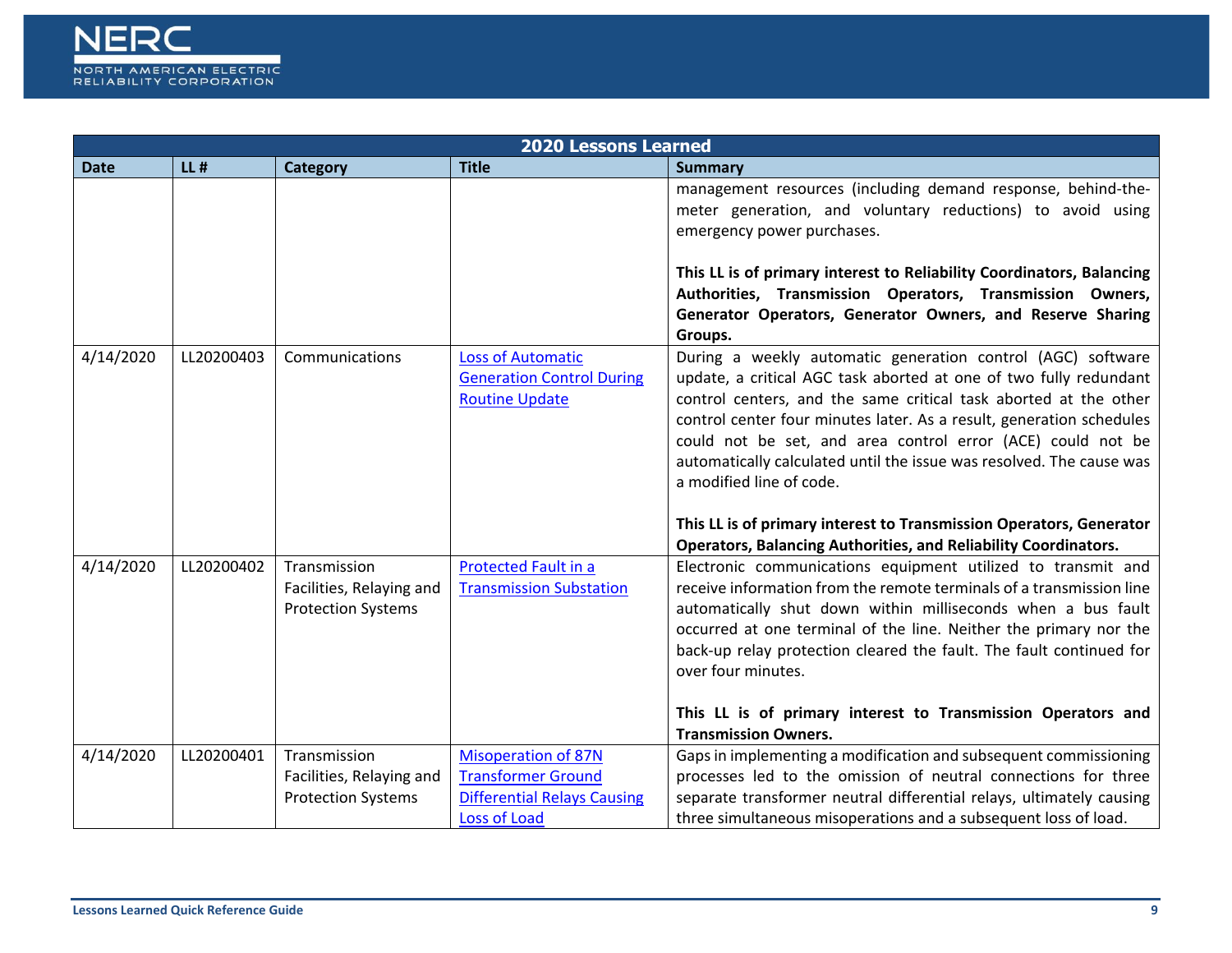

|             | <b>2020 Lessons Learned</b> |          |              |                                                                                                                                                                |  |  |
|-------------|-----------------------------|----------|--------------|----------------------------------------------------------------------------------------------------------------------------------------------------------------|--|--|
| <b>Date</b> | $LL$ #                      | Category | <b>Title</b> | <b>Summary</b>                                                                                                                                                 |  |  |
|             |                             |          |              | This LL is of primary interest to Distribution Providers, Transmission<br>Owners, Transmission Operators, Generator Owners, and<br><b>Generator Operators.</b> |  |  |

|             |            |                                                                 | <b>2019 Lessons Learned</b>                                                                           |                                                                                                                                                                                                                                                                                                                                                                                                                                                                                                                                                                                                                                                                                                                           |
|-------------|------------|-----------------------------------------------------------------|-------------------------------------------------------------------------------------------------------|---------------------------------------------------------------------------------------------------------------------------------------------------------------------------------------------------------------------------------------------------------------------------------------------------------------------------------------------------------------------------------------------------------------------------------------------------------------------------------------------------------------------------------------------------------------------------------------------------------------------------------------------------------------------------------------------------------------------------|
| <b>Date</b> | $LL$ #     | <b>Category</b>                                                 | <b>Title</b>                                                                                          | Summary                                                                                                                                                                                                                                                                                                                                                                                                                                                                                                                                                                                                                                                                                                                   |
| 12/17/2019  | LL20191201 | <b>Generation Facilities,</b><br><b>Transmission Facilities</b> | Moisture Intrusion in<br><b>Hermetically Sealed</b><br><b>Metering Current</b><br><b>Transformers</b> | Three hermetically sealed oil-filled metering current transformers<br>(CTs) were placed in service after being in open storage for several<br>years. One failed after five weeks of service; another failed after 10<br>weeks.<br>This LL is of primary interest to Transmission Owners and<br><b>Generator Owners.</b>                                                                                                                                                                                                                                                                                                                                                                                                   |
| 9/5/2019    | LL20190901 | Communications                                                  | <b>Risks Posed by Firewall</b><br><b>Firmware Vulnerabilities</b>                                     | A vulnerability in the web interface of a vendor's firewall was<br>exploited, allowing an unauthenticated attacker to cause<br>unexpected reboots of the devices. This resulted in a denial of<br>service (DoS) condition at a low-impact control center and multiple<br>remote low-impact generation sites. These unexpected reboots<br>resulted in brief communications outages (i.e., less than five<br>minutes) between field devices at sites and between the sites and<br>the control center.<br>This LL is of primary interest to Reliability Coordinators, Balancing<br>Authorities, Transmission Operators, Transmission Owners,<br><b>Generator Operators, Generator Owners, and Distribution</b><br>Providers. |
| 08/13/19    | LL20190804 | <b>Transmission Facilities</b>                                  | <b>Breaker Failure due to</b><br><b>Multiple Reclose Attempts</b>                                     | During a 115 kV permanent line fault, a line breaker malfunctioned<br>and reclosed into the fault eight times before failing internally,<br>resulting in a bus differential lockout clearing all breakers on the 115<br>kV bus. After working with the manufacturer, it was determined                                                                                                                                                                                                                                                                                                                                                                                                                                    |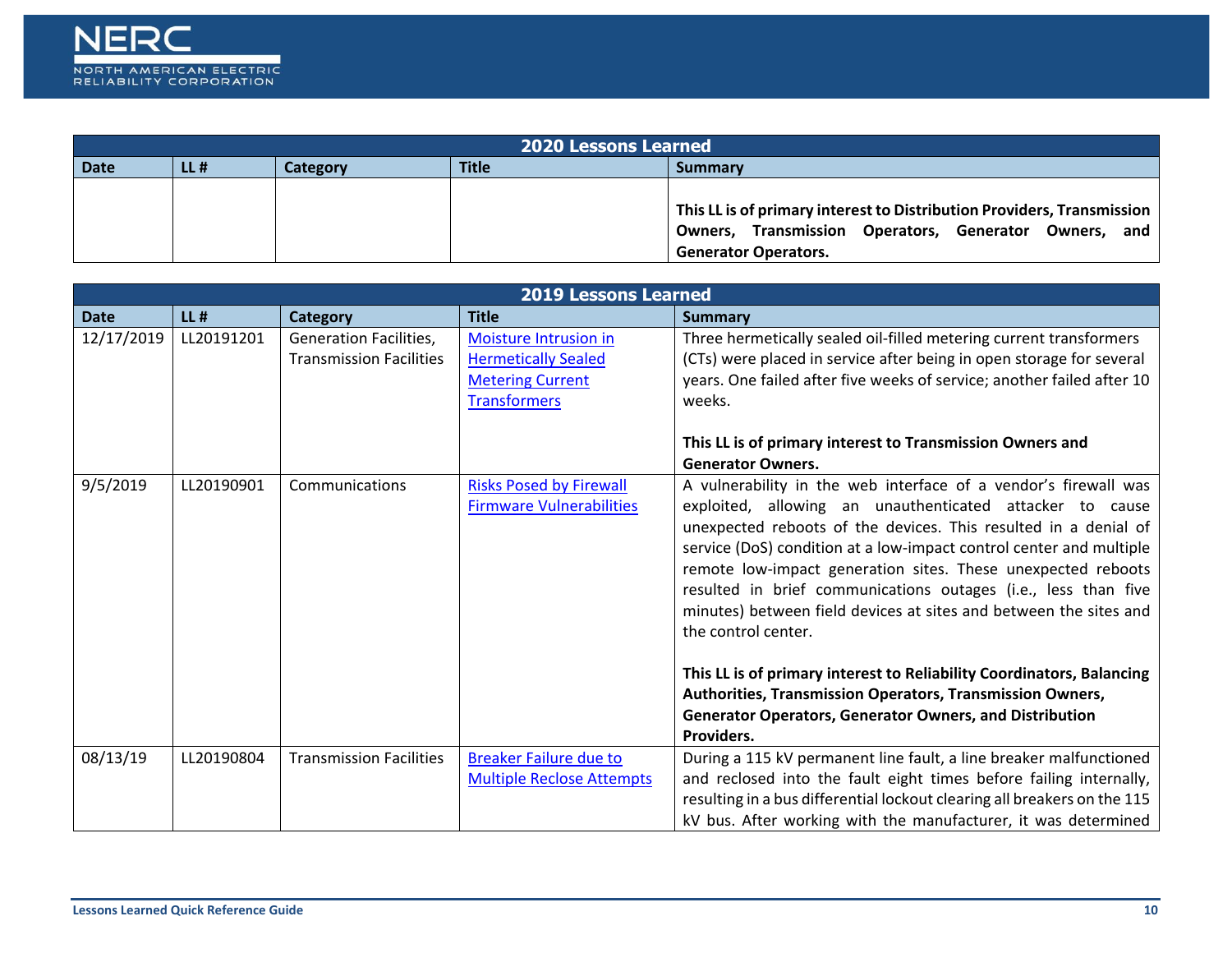

|             |            |                                | <b>2019 Lessons Learned</b>      |                                                                        |
|-------------|------------|--------------------------------|----------------------------------|------------------------------------------------------------------------|
| <b>Date</b> | $LL$ #     | <b>Category</b>                | <b>Title</b>                     | <b>Summary</b>                                                         |
|             |            |                                |                                  | that the issue was caused by maintenance being done on the             |
|             |            |                                |                                  | breaker incorrectly.                                                   |
|             |            |                                |                                  |                                                                        |
|             |            |                                |                                  | This LL is of primary interest to Transmission Owners,                 |
|             |            |                                |                                  | Transmission Operators, Generator Owners, and Generator                |
|             |            |                                |                                  | Operators.                                                             |
| 08/01/19    | LL20190803 | <b>Transmission Facilities</b> | <b>Inadvertent CVT Fuse</b>      | During planned maintenance work on a 230 kV circuit (Circuit A),       |
|             |            |                                | <b>Removal on a Live Circuit</b> | CVT fuses for a parallel circuit (Circuit B) were inadvertently        |
|             |            |                                |                                  | removed during isolation. The inadvertent removal of the fuses         |
|             |            |                                |                                  | resulted in the subsequent removal of Circuit B from service by line   |
|             |            |                                |                                  | protection operation and a load loss of approximately 382 MW.          |
|             |            |                                |                                  |                                                                        |
|             |            |                                |                                  | This LL is of primary interest to Transmission Owners,                 |
|             |            |                                |                                  | Transmission Operators, Generator Owners, and Generator                |
|             |            |                                |                                  | Operators.                                                             |
| 08/01/19    | LL20190802 | <b>Transmission Facilities</b> | <b>RAS Unexpected Operation</b>  | An unexpected remedial action scheme (RAS) operation was               |
|             |            |                                |                                  | triggered by an external physical action that initiated a large amount |
|             |            |                                |                                  | of generation rejection and automatic load shedding as                 |
|             |            |                                |                                  | programmed according to the RAS settings.                              |
|             |            |                                |                                  |                                                                        |
|             |            |                                |                                  | This LL is of primary interest to Reliability Coordinators, Balancing  |
|             |            |                                |                                  | Authorities, Transmission Operators, and Transmission Owners.          |
| 08/01/19    | LL20190801 | Communications                 | Loss of Monitoring or            | Several entities have experienced energy management system             |
|             |            |                                | <b>Control Capability due to</b> | (EMS) outages due to power supply failure.                             |
|             |            |                                | <b>Power Supply Failure</b>      |                                                                        |
|             |            |                                |                                  | This LL is of primary interest to Transmission Owners, Reliability     |
|             |            |                                |                                  | <b>Coordinators, and Balancing Authorities.</b>                        |
| 05/22/19    | LL20190503 | Communications                 | <b>Telecom Provider Failure</b>  | A registered RC experienced a temporary loss of inter-control center   |
|             |            |                                | <b>Induced Loss of ICCP from</b> | communications protocol (ICCP) data feeds from their regional          |
|             |            |                                | <b>Regional Neighbors</b>        | neighbors. This loss of connectivity was due to third-party            |
|             |            |                                |                                  | telecommunications vendor equipment that experienced a                 |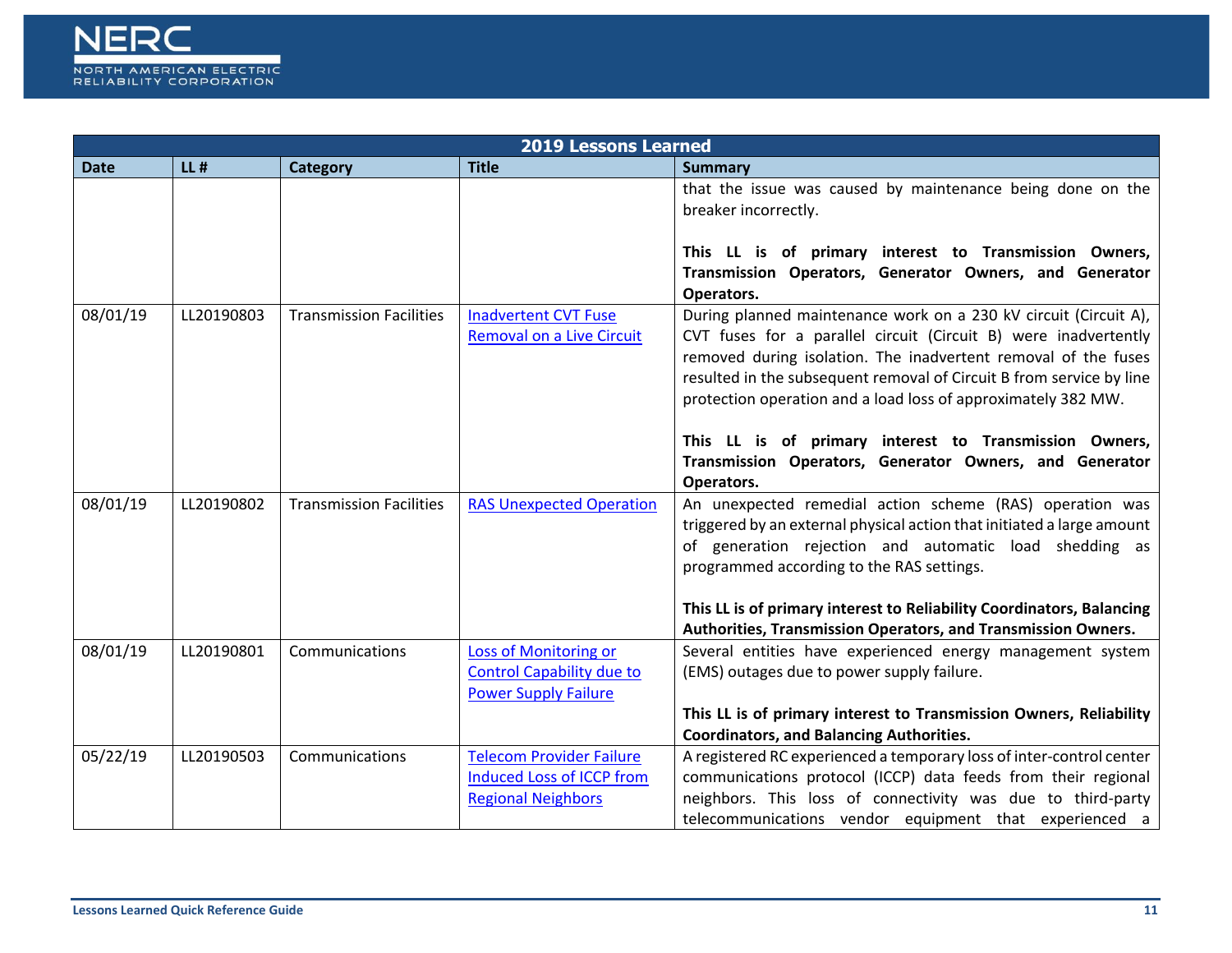

|             |            | <b>2019 Lessons Learned</b>                                    |                                                                                                                          |                                                                                                                                                                                                                                                                                                                                                                                                                                                                                                                                                                       |
|-------------|------------|----------------------------------------------------------------|--------------------------------------------------------------------------------------------------------------------------|-----------------------------------------------------------------------------------------------------------------------------------------------------------------------------------------------------------------------------------------------------------------------------------------------------------------------------------------------------------------------------------------------------------------------------------------------------------------------------------------------------------------------------------------------------------------------|
| <b>Date</b> | $LL$ #     | <b>Category</b>                                                | <b>Title</b>                                                                                                             | <b>Summary</b>                                                                                                                                                                                                                                                                                                                                                                                                                                                                                                                                                        |
|             |            |                                                                |                                                                                                                          | malfunction. For the next nine hours, these data links were<br>intermittently unavailable. There was no adverse effect on the Bulk<br>Electric System.                                                                                                                                                                                                                                                                                                                                                                                                                |
|             |            |                                                                |                                                                                                                          | This LL is of primary interest to Reliability Coordinators, Balancing<br>Authorities, Transmission Operators, and Transmission Owners.                                                                                                                                                                                                                                                                                                                                                                                                                                |
| 05/22/19    | LL20190502 | Communications                                                 | <b>Enhanced Alarming Can</b><br><b>Help Detect State Estimator</b><br>and Real-Time Contingency<br><b>Analysis Issue</b> | Several entities in the ReliabilityFirst (RF) Region have experienced<br>state estimator (SE) or real-time contingency analysis (RTCA)<br>outages that could have been mitigated more quickly with better<br>alarming.                                                                                                                                                                                                                                                                                                                                                |
|             |            |                                                                |                                                                                                                          | This LL is of primary interest to Transmission Operators, Reliability<br>Coordinators, and Transmission Owners who operate a state<br>estimator.                                                                                                                                                                                                                                                                                                                                                                                                                      |
| 05/22/19    | LL20190501 | <b>Transmission Facilities</b>                                 | <b>Automatic Capacitor</b><br><b>Operations along Radial</b><br><b>Feed Result in Load Shed</b>                          | An unplanned 138 kV bus outage created a radial load pocket<br>without voltage or thermal violations. Shortly after, automatic<br>switching involving two capacitor banks resulted in low voltages<br>below emergency levels. The RC directed the TOP to shed<br>approximately 30 megawatts (MW) of load to restore voltages to<br>acceptable levels.                                                                                                                                                                                                                 |
|             |            |                                                                |                                                                                                                          | This LL is of primary interest to Transmission Operators,<br>Transmission Owners, and Reliability Coordinators.                                                                                                                                                                                                                                                                                                                                                                                                                                                       |
| 02/28/19    | LL20190202 | <b>Generation Facilities</b><br><b>Transmission Facilities</b> | <b>Substation Fires: Working</b><br>with First Responders                                                                | Two substation fire events occurred that highlight the importance<br>of having an incident response procedure and command structure.<br>In the first case, a fire occurred due to an arc flash on a 12 kV feeder<br>circuit breaker within an enclosed substation. Although the fire<br>department was dispatched to extinguish the fire, the ability to<br>respond to the substation fire was delayed. In the second case, a<br>160 MVA, 230 kV/35 kV Transformer high-side bushing failed in an<br>outdoor substation resulting in multiple operations removing the |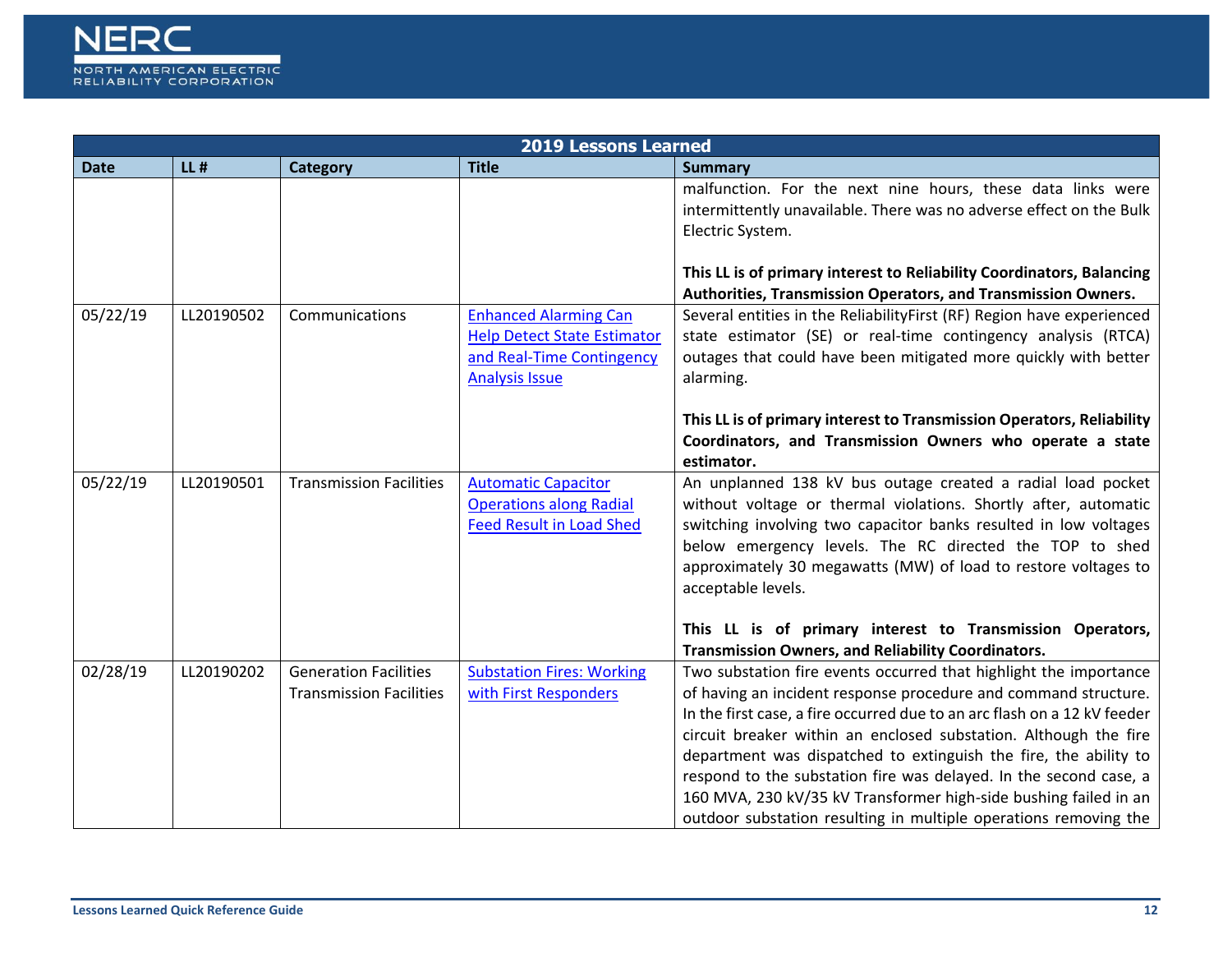

|             | <b>2019 Lessons Learned</b> |                                                                |                            |                                                                                                                                                                                                                                                                                                                                                                                                                                                                                                                                                                                                            |  |
|-------------|-----------------------------|----------------------------------------------------------------|----------------------------|------------------------------------------------------------------------------------------------------------------------------------------------------------------------------------------------------------------------------------------------------------------------------------------------------------------------------------------------------------------------------------------------------------------------------------------------------------------------------------------------------------------------------------------------------------------------------------------------------------|--|
| <b>Date</b> | $LL$ #                      | Category                                                       | <b>Title</b>               | <b>Summary</b>                                                                                                                                                                                                                                                                                                                                                                                                                                                                                                                                                                                             |  |
|             |                             |                                                                |                            | transformer, a 230 kV bus, and three transmission circuits in a large<br>metropolitan city. An incident command post was established<br>across the street promptly on the arrival of utility and fire<br>department personnel.                                                                                                                                                                                                                                                                                                                                                                             |  |
|             |                             |                                                                |                            | This LL is of primary interest to Transmission Owners, Generation                                                                                                                                                                                                                                                                                                                                                                                                                                                                                                                                          |  |
|             |                             |                                                                |                            | <b>Owners, and Distribution Providers.</b>                                                                                                                                                                                                                                                                                                                                                                                                                                                                                                                                                                 |  |
| 02/28/19    | LL20190201                  | <b>Generation Facilities</b><br><b>Transmission Facilities</b> | <b>Current Drone Usage</b> | Some entities have begun using unmanned aerial vehicles (UAVs),<br>commonly called "drones," for various purposes, such as major<br>storm damage survey, line repair, substation/switching station and<br>line inspections, power plant inspections, wind farm, gas pipeline<br>inspections, and security. Many transmission tasks currently done<br>with helicopters can be completed by or supplemented with drones,<br>resulting in reduced cost, increased safety, and more schedule<br>flexibility. Additional uses and benefits are likely to develop through<br>utilizing this emerging technology. |  |
|             |                             |                                                                |                            | This LL is of primary interest to Transmission Owners,<br>Transmission Operators, Generator Owners, and Generator<br>Operators.                                                                                                                                                                                                                                                                                                                                                                                                                                                                            |  |

|             | <b>2018 Lessons Learned</b> |                                |                                     |                                                                     |  |  |
|-------------|-----------------------------|--------------------------------|-------------------------------------|---------------------------------------------------------------------|--|--|
| <b>Date</b> | $LL$ #                      | Category                       | Title                               | Summary                                                             |  |  |
| 10/17/18    | LL20181002                  | <b>Transmission Facilities</b> | <b>Incorrect Field Modification</b> | During an outage to isolate a 500 kV line disconnect switch and     |  |  |
|             |                             |                                | and RAS Operation Lead to           | install a temporary bypass to facilitate its replacement, the       |  |  |
|             |                             |                                | <b>Partial System Collapse</b>      | position of an auxiliary contact multiplier relay was incorrectly   |  |  |
|             |                             |                                |                                     | modified by field staff. This incorrect multiplier position enabled |  |  |
|             |                             |                                |                                     | line stub bus protection, which misoperated due to the increase in  |  |  |
|             |                             |                                |                                     | flow despite there being no actual line fault. This incorrect       |  |  |
|             |                             |                                |                                     | multiplier position also prevented the remedial action scheme       |  |  |
|             |                             |                                |                                     | (RAS) from operating as designed for the loss of the respective 500 |  |  |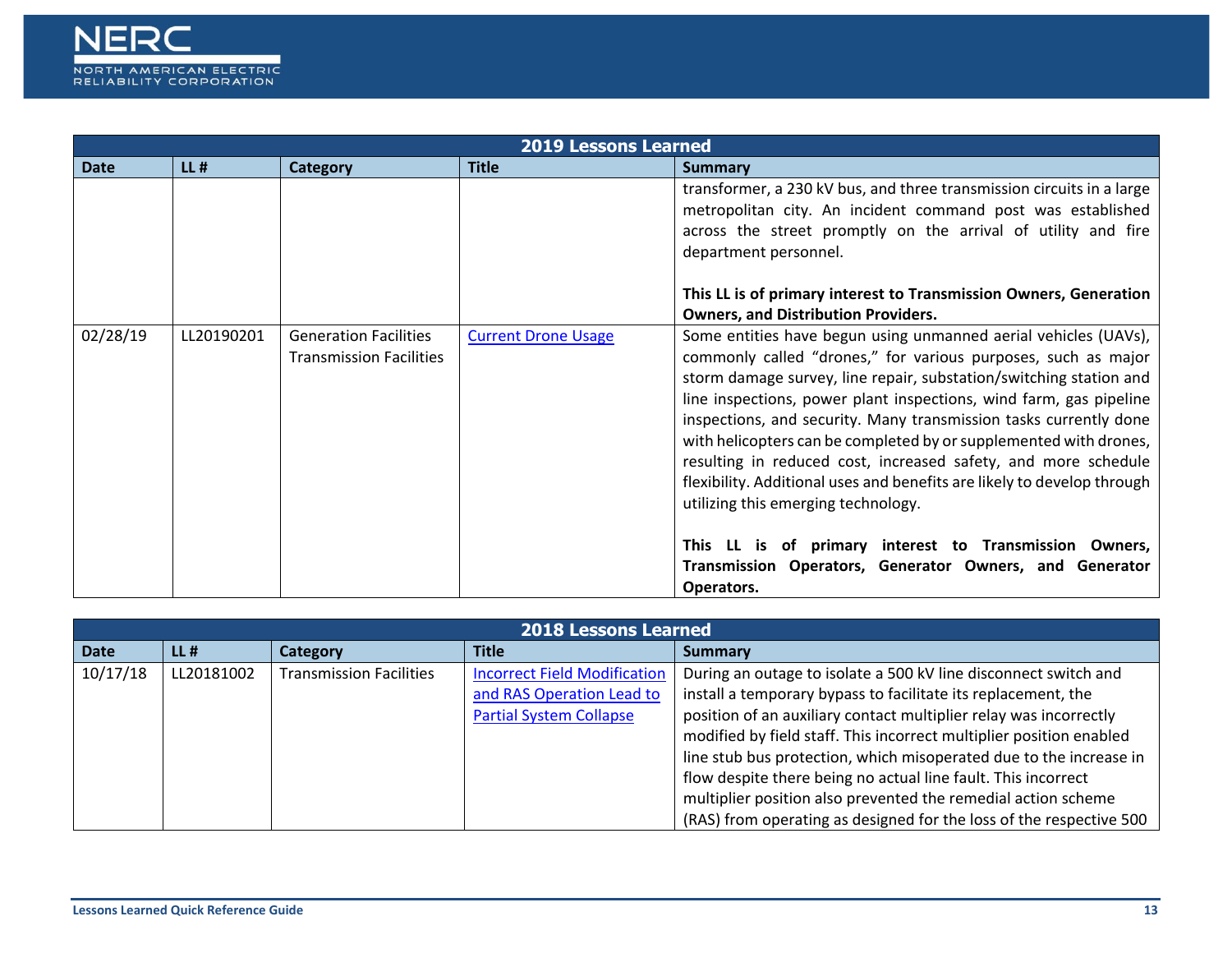

|             |            |                                | <b>2018 Lessons Learned</b>                                 |                                                                                                                                                                                                                                                                                                                                                                                                                                                                                                                                                                                                                                              |
|-------------|------------|--------------------------------|-------------------------------------------------------------|----------------------------------------------------------------------------------------------------------------------------------------------------------------------------------------------------------------------------------------------------------------------------------------------------------------------------------------------------------------------------------------------------------------------------------------------------------------------------------------------------------------------------------------------------------------------------------------------------------------------------------------------|
| <b>Date</b> | $LL$ #     | <b>Category</b>                | <b>Title</b>                                                | <b>Summary</b>                                                                                                                                                                                                                                                                                                                                                                                                                                                                                                                                                                                                                               |
|             |            |                                |                                                             | kV circuit. The actuations resulted in separation of a large portion<br>of the entity's system, load losses, generator trips, and islanding of<br>a small pocket sustained by local generation.                                                                                                                                                                                                                                                                                                                                                                                                                                              |
|             |            |                                |                                                             | This LL is of primary interest to Balancing Authorities, Reliability<br><b>Coordinators, Transmission Operators,</b><br><b>Transmission Owners, Generator Operators, and</b><br><b>Generator Owners.</b>                                                                                                                                                                                                                                                                                                                                                                                                                                     |
| 10/02/18    | LL20181001 | Communications                 | <b>Networking Packet</b><br><b>Broadcast Storms</b>         | When a second network cable was connected from a voice over<br>internet protocol (VOIP) phone to a network switch lacking proper<br>settings, a packet broadcast storm prevented network<br>communications from functioning, and supervisory control and<br>data acquisition (SCADA) was lost for several hours. Broadcast<br>storm events have also arisen from substation local area network<br>(LAN) issues.<br>This LL is of primary interest to Balancing Authorities, Generator<br><b>Operators, Reliability Coordinators, Transmission Operators, and</b><br>Transmission Owners that own and operate an Energy<br>Management System. |
| 08/07/18    | LL20180802 | <b>Transmission Facilities</b> | <b>Firewall Failure After Time</b><br><b>Limit Exceeded</b> | Due to a firmware error, a firewall stopped processing network<br>traffic without proper failover after an internal run-time limit was<br>exceeded. This resulted in persistent remote terminal unit (RTU)<br>communication issues.<br>This LL is of primary interest to Balancing Authorities, Generator<br><b>Operators, Reliability Coordinators, Transmission Operators, and</b><br>Transmission Owners that own and operate an Energy<br><b>Management System.</b>                                                                                                                                                                      |
| 08/07/18    | LL20180801 | Communications                 | <b>Loss of Substation Data</b><br><b>Circuits to SCADA</b>  | While initiating a transfer of SCADA (Supervisory Control And Data<br>Acquisition) from the company's alternate control center (ACC) to                                                                                                                                                                                                                                                                                                                                                                                                                                                                                                      |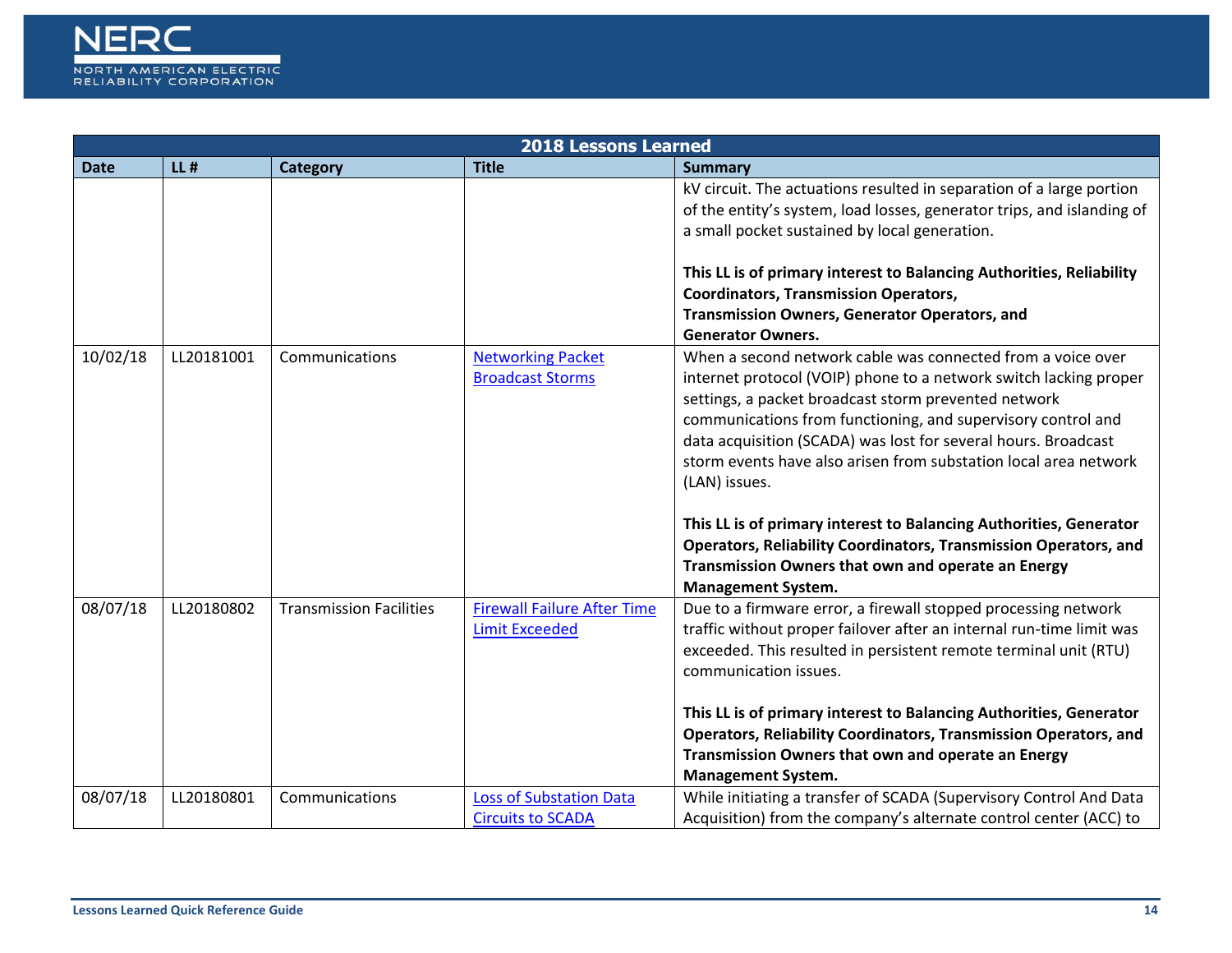

|             | <b>2018 Lessons Learned</b> |                                |                                                                                                 |                                                                                                                                                                                                                                                                                                                                                                                                              |  |  |
|-------------|-----------------------------|--------------------------------|-------------------------------------------------------------------------------------------------|--------------------------------------------------------------------------------------------------------------------------------------------------------------------------------------------------------------------------------------------------------------------------------------------------------------------------------------------------------------------------------------------------------------|--|--|
| <b>Date</b> | $LL$ #                      | Category                       | <b>Title</b>                                                                                    | <b>Summary</b>                                                                                                                                                                                                                                                                                                                                                                                               |  |  |
|             |                             |                                |                                                                                                 | primary control center (PCC), an interruption of vendor-provided<br>substation data circuits occurred that resulted in a temporary and<br>partial loss of SCADA operating and monitoring capability for more<br>than 30 minutes.                                                                                                                                                                             |  |  |
|             |                             |                                |                                                                                                 | This LL is of primary interest to Balancing Authorities, Reliability<br><b>Coordinators, Transmission Operators, and Transmission Owners.</b>                                                                                                                                                                                                                                                                |  |  |
| 07/24/18    | LL20180702                  | <b>Transmission Facilities</b> | <b>Preparing Circuit Breakers</b><br>for Operation in Cold<br>Weather                           | After two sequential line faults, an entire substation and a 1,150<br>MW nuclear plant tripped off-line due to consecutive breaker<br>failures during cold weather (4°F).                                                                                                                                                                                                                                    |  |  |
|             |                             |                                |                                                                                                 | This LL is of primary interest to Transmission Owners,<br>Transmission Operators, Generator Owners, and Generator<br>Operators.                                                                                                                                                                                                                                                                              |  |  |
| 07/24/18    | LL20180701                  | <b>Transmission Facilities</b> | <b>Risk of Internet Accessible</b><br><b>Cyber Assets</b>                                       | An electronic access point connected to the internet from a low-<br>impact facility for remotely accessing a capacitor bank was<br>compromised by unauthorized internet users for seven months<br>prior to discovery.                                                                                                                                                                                        |  |  |
|             |                             |                                |                                                                                                 | This LL is of primary interest to Transmission Owners,<br><b>Transmission Operators, Generator Owners, Generator</b><br><b>Operators, and Distribution Providers.</b>                                                                                                                                                                                                                                        |  |  |
| 06/05/18    | LL20180603                  | Communications                 | <b>Back Office EMS Support</b><br><b>Tools Impact Real-Time</b><br><b>Situational Awareness</b> | Upon receiving a call from its RC about a particular contingency, a<br>registered entity identified that half of the contingency lists in the<br>energy management system (EMS) list were disabled. This was due<br>to a back-office study where the contingency list control display<br>was opened and modified, inadvertently impacting the<br>contingencies being displayed in the real-time environment. |  |  |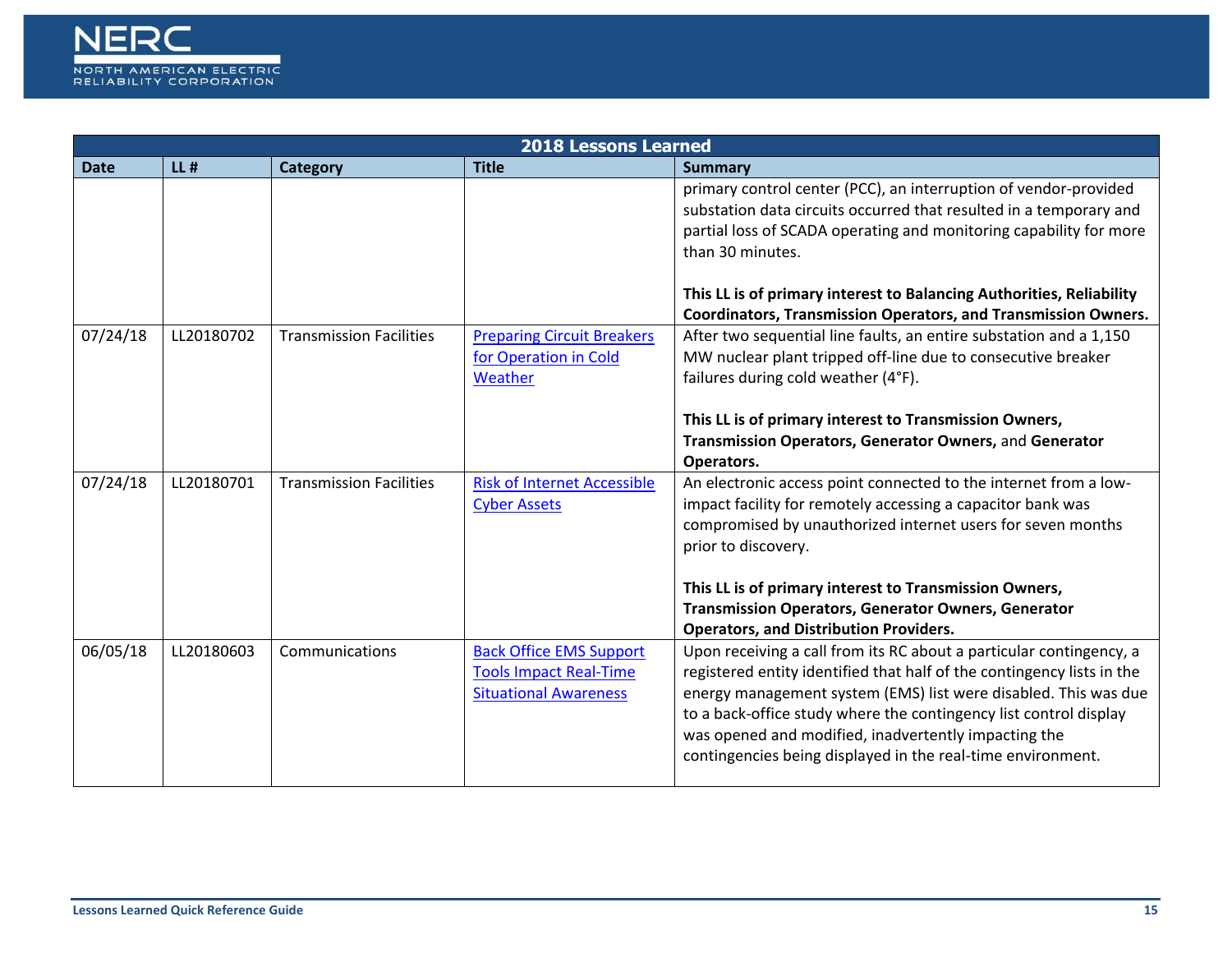

|             | <b>2018 Lessons Learned</b> |                                |                                    |                                                                       |  |  |
|-------------|-----------------------------|--------------------------------|------------------------------------|-----------------------------------------------------------------------|--|--|
| <b>Date</b> | $LL$ #                      | <b>Category</b>                | <b>Title</b>                       | <b>Summary</b>                                                        |  |  |
|             |                             |                                |                                    | This LL is of primary interest to Transmission Operators,             |  |  |
|             |                             |                                |                                    | Reliability Coordinators, and Transmission Owners who operate         |  |  |
|             |                             |                                |                                    | an EMS with study/simulation capabilities.                            |  |  |
| 06/05/18    | LL20180602                  | Communications                 | <b>External Model Data</b>         | Several entities in the ReliabilityFirst (RF) Region have experienced |  |  |
|             |                             |                                | <b>Causing State Estimator to</b>  | state estimator (SE) outages due to Inter-Control Center              |  |  |
|             |                             |                                | <b>Not Converge</b>                | Communications Protocol (ICCP) data received from neighboring         |  |  |
|             |                             |                                |                                    | entities. Upon investigation, the topology of the neighboring         |  |  |
|             |                             |                                |                                    | system had changed but the receiving entities had not updated         |  |  |
|             |                             |                                |                                    | their representation so the ICCP data no longer matched with the      |  |  |
|             |                             |                                |                                    | older model. The SE was unable to converge (or solve).                |  |  |
|             |                             |                                |                                    |                                                                       |  |  |
|             |                             |                                |                                    | This LL is of primary interest to Transmission Operators,             |  |  |
|             |                             |                                |                                    | Reliability Coordinators, and Transmission Owners who operate         |  |  |
|             |                             |                                |                                    | an EMS with study/simulation capabilities.                            |  |  |
| 06/05/18    | LL20180601                  | <b>Transmission Facilities</b> | <b>Loss of Communication to</b>    | Grid operations lost communication with multiple substation           |  |  |
|             |                             |                                | Multiple SCADA RTUs at a           | remote terminal units (RTUs) when conditions allowed a pre-           |  |  |
|             |                             |                                | <b>Switching Center</b>            | existing configuration error to express itself. The event that        |  |  |
|             |                             |                                |                                    | transpired had wide reaching impacts to both control center           |  |  |
|             |                             |                                |                                    | operations and field personnel.                                       |  |  |
|             |                             |                                |                                    |                                                                       |  |  |
|             |                             |                                |                                    | This LL is of primary interest to Transmission Operators and          |  |  |
|             |                             |                                |                                    | <b>Reliability Coordinators.</b>                                      |  |  |
| 03/06/18    | LL20180302                  | <b>Transmission Facilities</b> | <b>Breaker Failure Due to Trip</b> | A temporary phase-phase-ground fault occurred on a 115 kV line.       |  |  |
|             |                             |                                | <b>Coil Polarity</b>               | A 115 kV line breaker at one end of the line was slow to operate.     |  |  |
|             |                             |                                |                                    | Breaker failure protection operated, which caused the remaining       |  |  |
|             |                             |                                |                                    | two 115 kV breakers of a three-breaker switching station to open.     |  |  |
|             |                             |                                |                                    | This left the switching station de-energized. The breaker that failed |  |  |
|             |                             |                                |                                    | to operate utilized two trip coils. Onsite investigation indicated    |  |  |
|             |                             |                                |                                    | that both trip coils had been damaged when they were energized        |  |  |
|             |                             |                                |                                    | to trip the breaker.                                                  |  |  |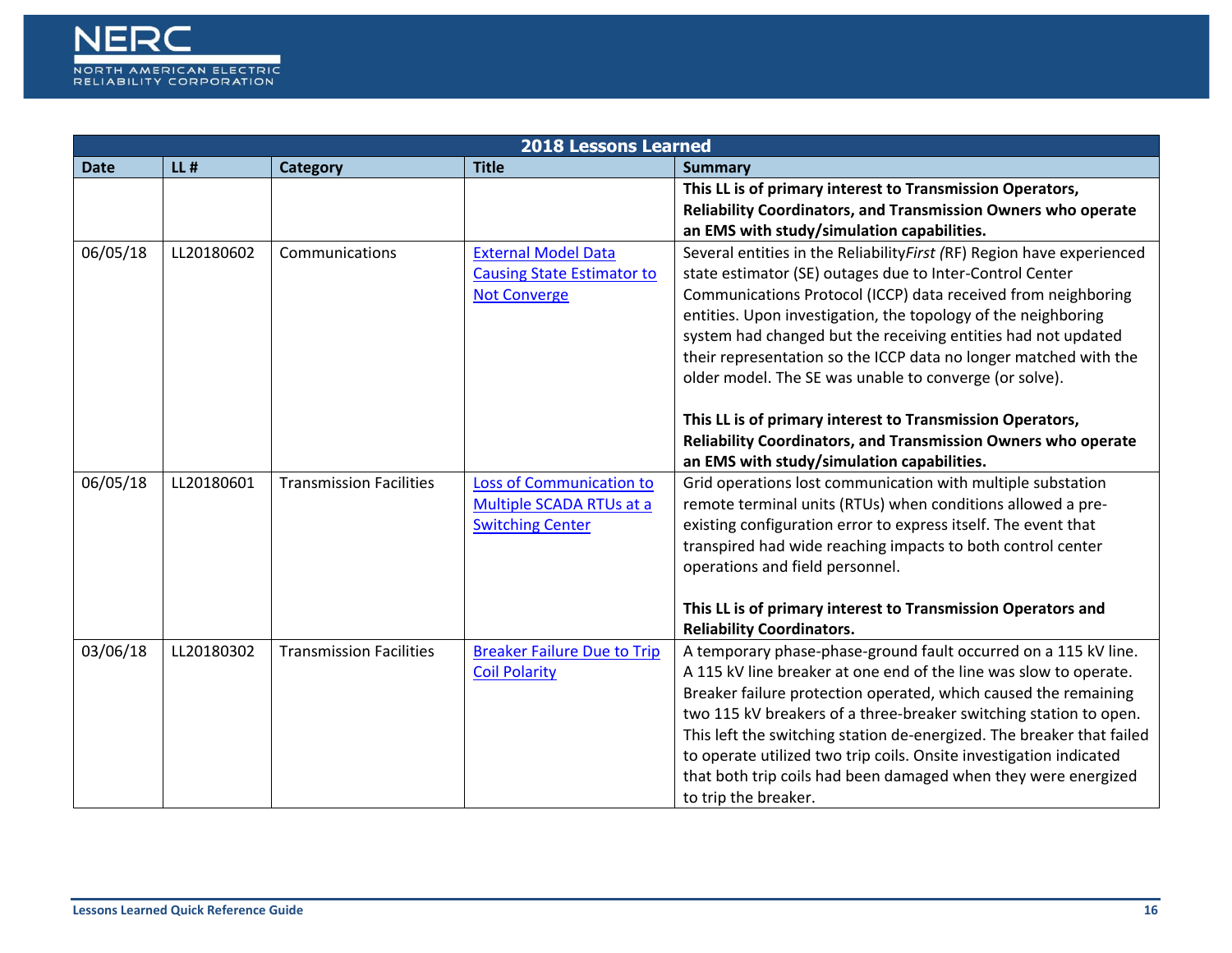

|             |            |                 | <b>2018 Lessons Learned</b>     |                                                                                                                                     |
|-------------|------------|-----------------|---------------------------------|-------------------------------------------------------------------------------------------------------------------------------------|
| <b>Date</b> | $LL$ #     | <b>Category</b> | <b>Title</b>                    | Summary                                                                                                                             |
|             |            |                 |                                 | This LL is of primary interest to Generator Owners, Transmission                                                                    |
|             |            |                 |                                 | <b>Owners, and Distribution Providers.</b>                                                                                          |
| 03/06/18    | LL20180301 | Communications  | <b>State Estimator Outages</b>  | Several registered entities have experienced short SE outages due                                                                   |
|             |            |                 | <b>Requiring</b>                | to the software solutions not converging. The entities began                                                                        |
|             |            |                 | <b>Tuning/Calibrating EMS</b>   | troubleshooting techniques to locate and remove possible                                                                            |
|             |            |                 | <b>Settings</b>                 | erroneous data point inputs into the energy management system                                                                       |
|             |            |                 |                                 | (EMS) to help the SE to solve. After these techniques failed, each                                                                  |
|             |            |                 |                                 | of the entities reached out to their EMS vendor for assistance.                                                                     |
|             |            |                 |                                 |                                                                                                                                     |
|             |            |                 |                                 | This LL is of primary interest to Transmission Operators,                                                                           |
|             |            |                 |                                 | Reliability Coordinators, and Transmission Owners who operate a                                                                     |
|             |            |                 |                                 | <b>State Estimator.</b>                                                                                                             |
| 01/03/18    | LL20180101 | Communications  | <b>Inadequate Battery</b>       | Progressive voltage drops occurred on three-phase transmission                                                                      |
|             |            |                 | <b>Configuration Management</b> | lines between a multiunit generating station and an AC-DC                                                                           |
|             |            |                 | <b>Damaged a Generating</b>     | conversion station for a major intertie. At the same time, all units                                                                |
|             |            |                 | <b>Station and Tripped an</b>   | at the generating station were without monitoring and half of the                                                                   |
|             |            |                 | <b>HVDC Conversion Station</b>  | units were running without control and protection due to the loss                                                                   |
|             |            |                 |                                 | of DC supply.                                                                                                                       |
|             |            |                 |                                 |                                                                                                                                     |
|             |            |                 |                                 | This LL is of primary interest to Generator Owners, Generator<br><b>Operators, Transmission Owners, and Transmission Operators.</b> |

|             | <b>2017 Lessons Learned</b> |                                |                                |                                                                     |  |  |
|-------------|-----------------------------|--------------------------------|--------------------------------|---------------------------------------------------------------------|--|--|
| <b>Date</b> | $LL$ #                      | Category                       | <b>Title</b>                   | <b>Summary</b>                                                      |  |  |
| 08/24/17    | LL20170801                  | <b>Transmission Facilities</b> | <b>Auxiliary Power Loss to</b> | A voltage disturbance on the transmission system led to the loss of |  |  |
|             |                             |                                | <b>STATCOM Leads to UVLS</b>   | redundant auxiliary cooling system power sources for a static       |  |  |
|             |                             |                                | <b>Operation</b>               | synchronous compensator (STATCOM), causing the STATCOM to           |  |  |
|             |                             |                                |                                | trip. Both auxiliary cooling power supplies were fed from the same  |  |  |
|             |                             |                                |                                | high-voltage substation. The loss of the STATCOM exacerbated a      |  |  |
|             |                             |                                |                                | low-voltage condition on the transmission system. Undervoltage      |  |  |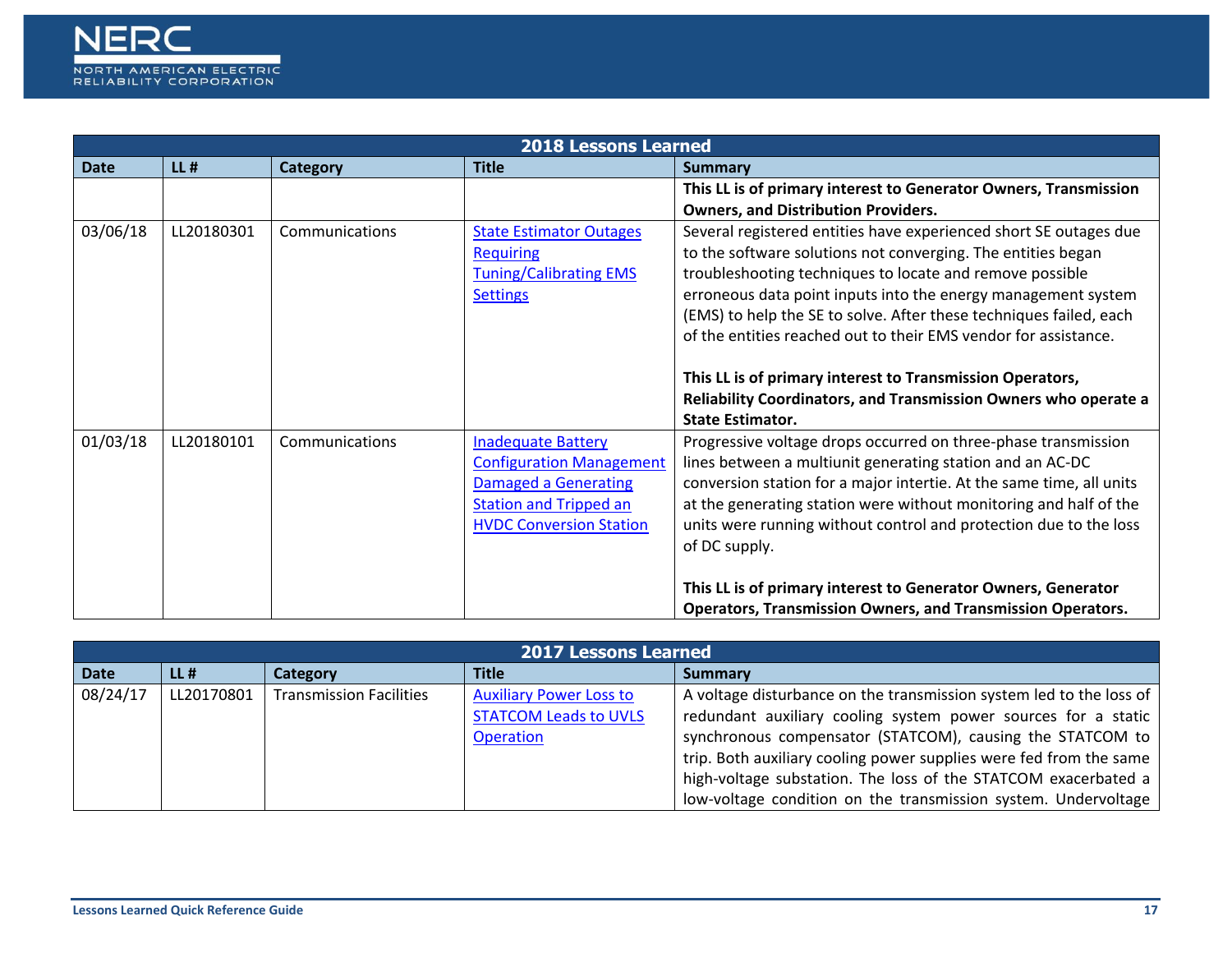

|             |            |                              | <b>2017 Lessons Learned</b>      |                                                                      |
|-------------|------------|------------------------------|----------------------------------|----------------------------------------------------------------------|
| <b>Date</b> | $LL$ #     | Category                     | <b>Title</b>                     | <b>Summary</b>                                                       |
|             |            |                              |                                  | load shed (UVLS) relays on distribution feeders in the area tripped  |
|             |            |                              |                                  | as a result of the low voltage, shedding 92 MW of firm load.         |
|             |            |                              |                                  |                                                                      |
|             |            |                              |                                  | This LL is of primary interest to Transmission Owners,               |
|             |            |                              |                                  | <b>Transmission Operators, and Reliability Coordinators.</b>         |
| 07/11/17    | LL20170701 | <b>Generation Facilities</b> | <b>Loss of Wind Turbines Due</b> | Voltage disturbance events on the transmission system in Australia   |
|             |            |                              | to Transient Voltage             | and Texas have highlighted concerns with voltage ride through and    |
|             |            |                              | <b>Disturbances on the Bulk</b>  | in some wind turbine control system parameters.                      |
|             |            |                              | <b>Transmission System</b>       |                                                                      |
|             |            |                              |                                  | This LL is of primary interest to Balancing Authorities,             |
|             |            |                              |                                  | Transmission Operators, Generator Operators, Generator Owners,       |
|             |            |                              |                                  | and Reliability Coordinators.                                        |
| 06/20/17    | LL20170601 | <b>Generation Facilities</b> | <b>Generator Trip While</b>      | Two generating units were responding to a large frequency            |
|             |            |                              | <b>Performing Frequency</b>      | excursion when they tripped off-line on low boiler furnace pressure. |
|             |            |                              | Response                         |                                                                      |
|             |            |                              |                                  | This LL is of primary interest to Generator Operators, Generator     |
|             |            |                              |                                  | Owners, Balancing Authorities, and Reliability Coordinators.         |
| 05/16/17    | LL20170503 | Communications               | <b>Loss of SCADA Operating</b>   | A registered entity's system control center and their commercial     |
|             |            |                              | and Monitoring Ability           | operations center experienced a temporary loss of SCADA operating    |
|             |            |                              |                                  | and monitoring capability. As a result, the entity's state estimator |
|             |            |                              |                                  | and contingency analysis were rendered inoperable for a 50-minute    |
|             |            |                              |                                  | time period. Loss of SCADA connectivity (e.g., monitoring and        |
|             |            |                              |                                  | control) was also experienced with the entity's HVD/LVD              |
|             |            |                              |                                  | substations and the RC. The incident was a result of                 |
|             |            |                              |                                  | telecommunication equipment for the SCADA system being               |
|             |            |                              |                                  | inadvertently powered down while non-routine scheduled               |
|             |            |                              |                                  | maintenance was being performed.                                     |
|             |            |                              |                                  | This LL is of primary interest to Balancing Authorities,             |
|             |            |                              |                                  | Transmission Operators, and Transmission Owners that own and         |
|             |            |                              |                                  |                                                                      |
|             |            |                              |                                  | operate state estimators, and Reliability Coordinators.              |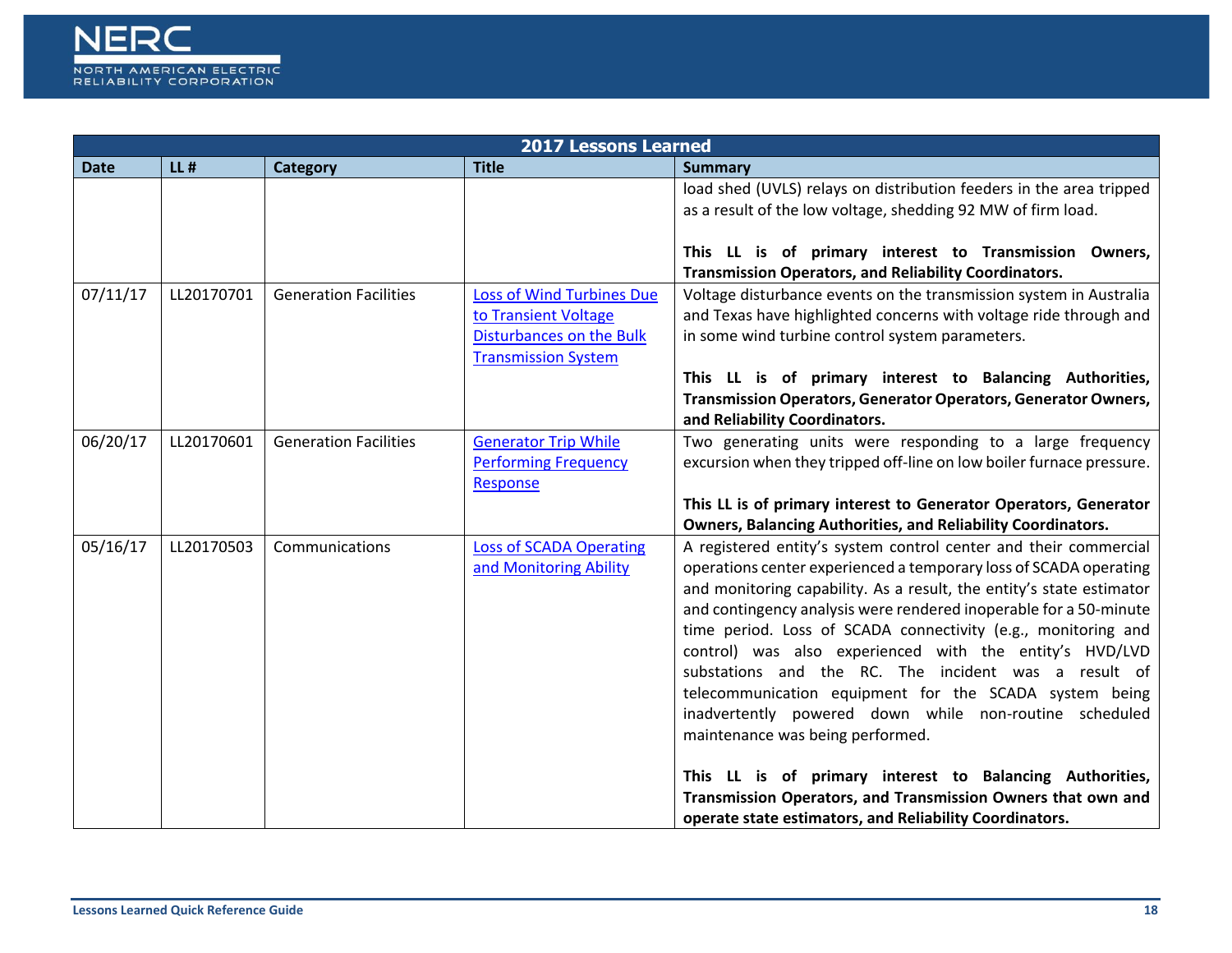

|             | <b>2017 Lessons Learned</b> |                              |                                                                                                       |                                                                                                                                                                                                                                                                                                                                                                                                                                                                                                                                                                                                                                                                                                                    |  |  |
|-------------|-----------------------------|------------------------------|-------------------------------------------------------------------------------------------------------|--------------------------------------------------------------------------------------------------------------------------------------------------------------------------------------------------------------------------------------------------------------------------------------------------------------------------------------------------------------------------------------------------------------------------------------------------------------------------------------------------------------------------------------------------------------------------------------------------------------------------------------------------------------------------------------------------------------------|--|--|
| <b>Date</b> | $LL$ #                      | <b>Category</b>              | <b>Title</b>                                                                                          | <b>Summary</b>                                                                                                                                                                                                                                                                                                                                                                                                                                                                                                                                                                                                                                                                                                     |  |  |
| 05/16/17    | LL20170502                  | Communications               | <b>Line Frequency Excursion</b><br><b>Causes UPS Shutdown and</b><br><b>Control Center Evacuation</b> | A control center was evacuated due to automatic shutdown of<br>transmission switching and generation dispatcher SCADA<br>workstations and system operation center servers. This shutdown<br>was caused by a frequency excursion on the primary source<br>transmission line that was feeding the control center.<br>This LL is of primary interest to Transmission Operators,<br>Transmission<br><b>Balancing</b><br>Authorities,<br>Reliability<br>Owners,<br>Coordinators, Distribution Providers, Generator Operators, and<br><b>Generator Owners.</b>                                                                                                                                                           |  |  |
| 05/16/17    | LL20170501                  | Communications               | Loss of Monitoring Due to<br><b>Authentication Software</b><br>Update                                 | During a scheduled test of updated SCADA/EMS authentication<br>software on the backup control center, the entity experienced loss<br>of remote monitoring and control that lasted for 51 minutes before<br>full system recovery. During this time, RTU polling ceased, and the<br>ICCP datalink to its neighboring TOP and RC was not operational.<br>This LL is of primary interest to Reliability Coordinators, Balancing<br><b>Authorities, and Transmission Operators.</b>                                                                                                                                                                                                                                     |  |  |
| 04/12/17    | LL20170401                  | <b>Generation Facilities</b> | <b>Dispatched Reduction in</b><br><b>Generation Output Causes</b><br><b>Frequency Deviation</b>       | A process conflict occurred during a normal data transfer process<br>that resulted in undesirable unit commitment outputs from a<br>Balancing Authority's security-constrained economic dispatch unit<br>commitment software. System operators intervened by identifying<br>and blocking the undesirable dispatches; however, some of the<br>instructions could not be blocked or overridden. This caused the<br>Balancing Authority to experience a reduction in generation output<br>that caused its area control error (ACE) and system frequency to<br>deviate for almost 20 minutes.<br>This LL is of primary interest to Balancing Authorities, Generator<br><b>Operators, and Reliability Coordinators.</b> |  |  |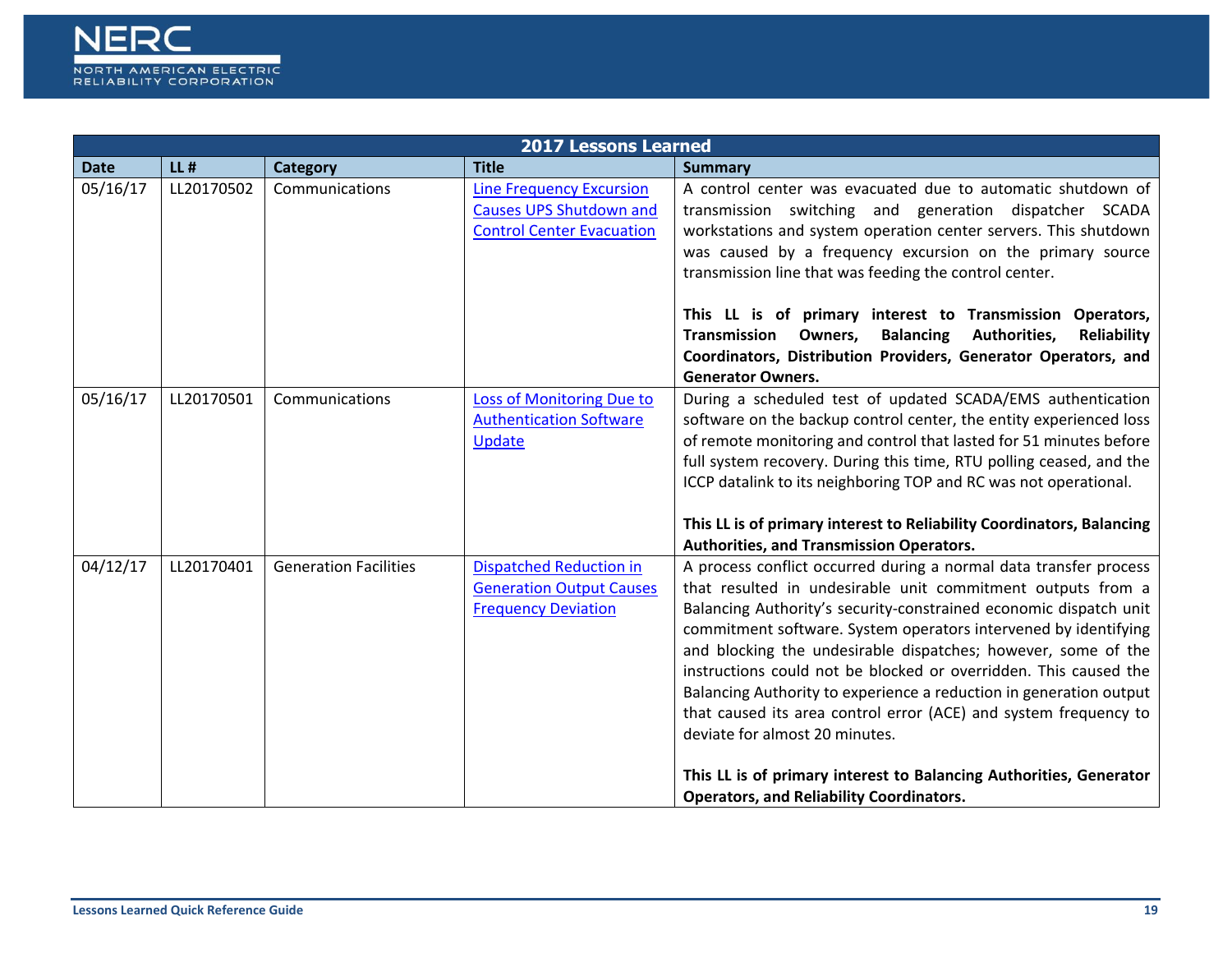

|             | <b>2017 Lessons Learned</b> |                                                      |                                                                                                 |                                                                                                                                                                                                                                                                                                                                                                                                                                                                                                                                                                                                                                                                                                                         |  |  |
|-------------|-----------------------------|------------------------------------------------------|-------------------------------------------------------------------------------------------------|-------------------------------------------------------------------------------------------------------------------------------------------------------------------------------------------------------------------------------------------------------------------------------------------------------------------------------------------------------------------------------------------------------------------------------------------------------------------------------------------------------------------------------------------------------------------------------------------------------------------------------------------------------------------------------------------------------------------------|--|--|
| <b>Date</b> | $LL$ #                      | <b>Category</b>                                      | <b>Title</b>                                                                                    | <b>Summary</b>                                                                                                                                                                                                                                                                                                                                                                                                                                                                                                                                                                                                                                                                                                          |  |  |
| 03/14/17    | LL20170302                  | Communications                                       | <b>Loss of State Estimator Due</b><br>to Propagated Database<br><b>Values With Invalid Data</b> | The entity encountered an operational problem, causing the state<br>estimator (SE) to become nonconvergent. As a result, the Real<br>Time Contingency Analysis (RTCA) application stopped running. An<br>evaluation indicated that the SE application had encountered<br>invalid data referred to as NaN (not a number, or invalid number,<br>resulting typically from a divide by zero). This created invalid<br>results that were propagated through many of the SE calculations,<br>causing the SE to fail. The NaN values were generated by the<br>application. These values were manually overridden to temporarily<br>correct the issue.<br>This LL is of primary interest to Reliability Coordinators, Balancing |  |  |
|             |                             |                                                      |                                                                                                 | <b>Authorities, Transmission Operators, and Transmission Owners</b><br>that own and operate state estimators.                                                                                                                                                                                                                                                                                                                                                                                                                                                                                                                                                                                                           |  |  |
| 03/14/17    | LL20170301                  | Facilities Design,<br>Commission, and<br>Maintenance | <b>Slow Circuit Breaker</b><br><b>Operation Due to</b><br><b>Lubrication Issues</b>             | In 2015 and 2016, a total of 19 circuit breaker fail-to-trip<br>operations were reported through the event analysis process.<br>Twelve of those events were slow-to-trip circuit breakers.                                                                                                                                                                                                                                                                                                                                                                                                                                                                                                                              |  |  |
|             |                             |                                                      |                                                                                                 | This LL is of primary interest to Generator Owners, Transmission<br><b>Owners, and Distribution Providers.</b>                                                                                                                                                                                                                                                                                                                                                                                                                                                                                                                                                                                                          |  |  |

|             | <b>2016 Lessons Learned</b> |                |                                                                                                           |                                                                                                                                                                                                        |  |  |
|-------------|-----------------------------|----------------|-----------------------------------------------------------------------------------------------------------|--------------------------------------------------------------------------------------------------------------------------------------------------------------------------------------------------------|--|--|
| <b>Date</b> | $LL$ #                      | Category       | <b>Title</b>                                                                                              | <b>Summary</b>                                                                                                                                                                                         |  |  |
| 12/06/16    | LL20161202                  | Communications | <b>SCADA System Software</b><br><b>Design Flaw Prevented</b><br><b>Processing of Alarms and</b><br>Events | A SCADA system encountered an operational problem when a<br>software design flaw prevented the application from processing<br>alarms and events due to a character limit within the SCADA<br>database. |  |  |
|             |                             |                |                                                                                                           | This LL is of primary interest to Reliability Coordinators,<br><b>Transmission Operators, Generator Operators, and Balancing</b><br>Authorities.                                                       |  |  |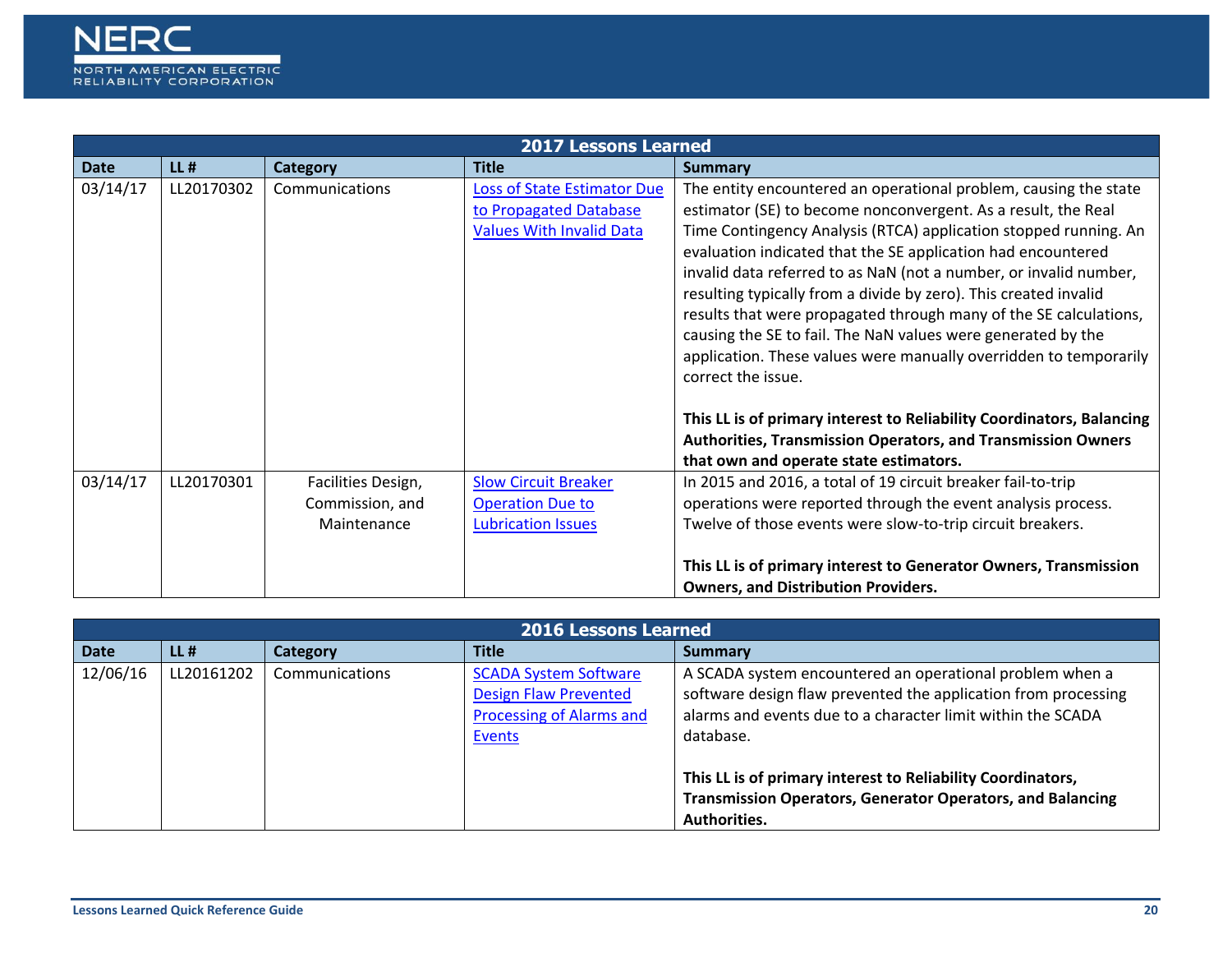

|             | <b>2016 Lessons Learned</b> |                         |                                    |                                                                      |  |
|-------------|-----------------------------|-------------------------|------------------------------------|----------------------------------------------------------------------|--|
| <b>Date</b> | $LL$ #                      | Category                | <b>Title</b>                       | <b>Summary</b>                                                       |  |
| 12/06/16    | LL20161201                  | Communications          | Loss of ICCP - Local Control       | The loss of ICCP connectivity at one entity's (Entity A) control     |  |
|             |                             |                         | <b>Center Notifications</b>        | center resulted in a loss of the state estimator at another entity's |  |
|             |                             |                         |                                    | (Entity B) control center.                                           |  |
|             |                             |                         |                                    |                                                                      |  |
|             |                             |                         |                                    | This LL is of primary interest to Reliability Coordinators,          |  |
|             |                             |                         |                                    | <b>Transmission Operators, and Balancing Authorities.</b>            |  |
| 11/01/16    | LL20161103                  | Communications          | Loss of ICCP due to                | During a network model update, a problem was caused by a             |  |
|             |                             |                         | <b>Database Sizing Issue</b>       | combination of the number of points being requested by the state     |  |
|             |                             |                         |                                    | estimator (STE) and the number of points available in ICCP. This     |  |
|             |                             |                         |                                    | problem initiated a failure of ICCP, which resulted in the inability |  |
|             |                             |                         |                                    | to obtain reliable results from the STE and contingency analysis     |  |
|             |                             |                         |                                    | applications.                                                        |  |
|             |                             |                         |                                    |                                                                      |  |
|             |                             |                         |                                    | This LL is of primary interest to Reliability Coordinators,          |  |
|             |                             |                         |                                    | <b>Transmission Operators, and Balancing Authorities.</b>            |  |
| 11/01/16    | LL20161102                  | Communications          | <b>Failover Configuration</b>      | Configuration settings of an entity's EMS applications and tasks     |  |
|             |                             |                         | Leads to Loss of EMS               | caused unintended automatic failovers to backup EMS servers          |  |
|             |                             |                         |                                    | multiple times in a row. This set up a failover loop, hindering      |  |
|             |                             |                         |                                    | recovery efforts.                                                    |  |
|             |                             |                         |                                    |                                                                      |  |
|             |                             |                         |                                    | This LL is of primary interest to Reliability Coordinators,          |  |
|             |                             |                         |                                    | <b>Transmission Operators, and Balancing Authorities.</b>            |  |
| 11/01/16    | LL20161101                  | Communications          | <b>Redundant Systems May</b>       | A system failure occurred during routine maintenance of critical IP  |  |
|             |                             |                         | <b>Not Cold-Start Unless Fully</b> | network infrastructure. Due to redundancy present in the system,     |  |
|             |                             |                         | <b>Intact to Prevent Dual</b>      | no significant service interruption was expected.                    |  |
|             |                             |                         | <b>Primary Operation</b>           |                                                                      |  |
|             |                             |                         |                                    | This LL is of primary interest to Reliability Coordinators,          |  |
|             |                             |                         |                                    | <b>Transmission Operators, and Balancing Authorities.</b>            |  |
| 10/04/16    | LL20161001                  | Relaying and Protection | DC Grounds and AC Tied to          | A dc ground coupled with an ac voltage tied to the 125 VDC           |  |
|             |                             | Systems                 | <b>DC Cause Multiple Relay</b>     | battery system caused false breaker status indications on a line     |  |
|             |                             |                         | <b>Misoperations</b>               | relay. This resulted in a relay misoperation. Also, a high-speed     |  |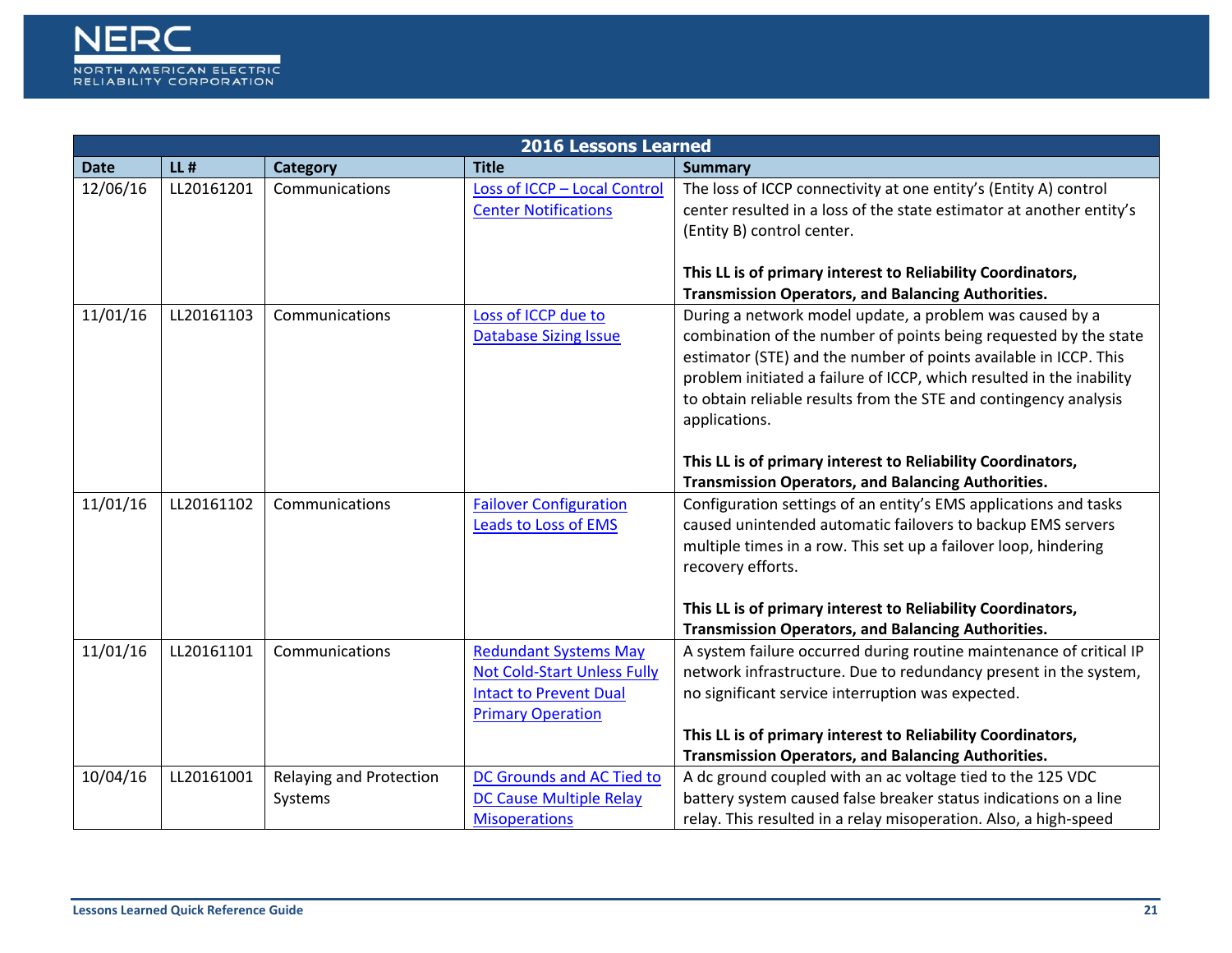

|             |            |                                    | <b>2016 Lessons Learned</b>                                                                        |                                                                                                                                                                                                                                                                                                                                                                                                                                                                                                                                                                                        |
|-------------|------------|------------------------------------|----------------------------------------------------------------------------------------------------|----------------------------------------------------------------------------------------------------------------------------------------------------------------------------------------------------------------------------------------------------------------------------------------------------------------------------------------------------------------------------------------------------------------------------------------------------------------------------------------------------------------------------------------------------------------------------------------|
| <b>Date</b> | $LL$ #     | Category                           | <b>Title</b>                                                                                       | <b>Summary</b>                                                                                                                                                                                                                                                                                                                                                                                                                                                                                                                                                                         |
|             |            |                                    |                                                                                                    | auxiliary relay misoperated momentarily to introduce 125 VDC due<br>to the extremely small air gap in the normally open contacts.                                                                                                                                                                                                                                                                                                                                                                                                                                                      |
|             |            |                                    |                                                                                                    | This LL is of primary interest to Generator Operators, Generator<br><b>Owners, Transmission Operators, and Transmission Owners.</b>                                                                                                                                                                                                                                                                                                                                                                                                                                                    |
| 08/30/16    | LL20160801 | Relaying and Protection<br>Systems | <b>Tie Line Relay Coordination</b>                                                                 | A loss of three 345 kV transmission lines occurred when a phase A<br>to ground fault on one line resulted in a misoperation that tripped<br>a second line. As a result of these two lines tripping, the third line<br>was open-ended due to the station bus configuration. The<br>misoperation was the result of not coordinating relay<br>communications equipment outages due to equipment failure<br>between the different organizations.<br>This LL is of primary interest to Reliability Coordinators, Balancing<br>Authorities, Transmission Owners, and Transmission Operators. |
| 07/05/16    | LL20160701 | Communications                     | Unavailability of the<br><b>Transmission Stability</b><br><b>Limits Calculation</b><br>Application | The transmission stability limits calculation application became<br>unavailable twice during a five-hour period. The first interruption<br>was for a period of two hours and the second for 30 minutes.<br>During the time that the application was unavailable, the<br>transmission stability limits were not updated, but thermal real-<br>time limits and post-contingency limits were still available during<br>that time.<br>This LL is of primary interest to Reliability Coordinators, Balancing                                                                                |
| 06/14/16    | LL20160604 | Communications                     | <b>ICCP Communication</b><br><b>Failure Due to Firewall</b><br><b>Patch Update</b>                 | <b>Authorities, and Transmission Operators.</b><br>During a regularly scheduled firewall patch installation, a<br>Transmission Owner experienced multiple inter-control center<br>communications protocol communication failures with external<br>entities.                                                                                                                                                                                                                                                                                                                            |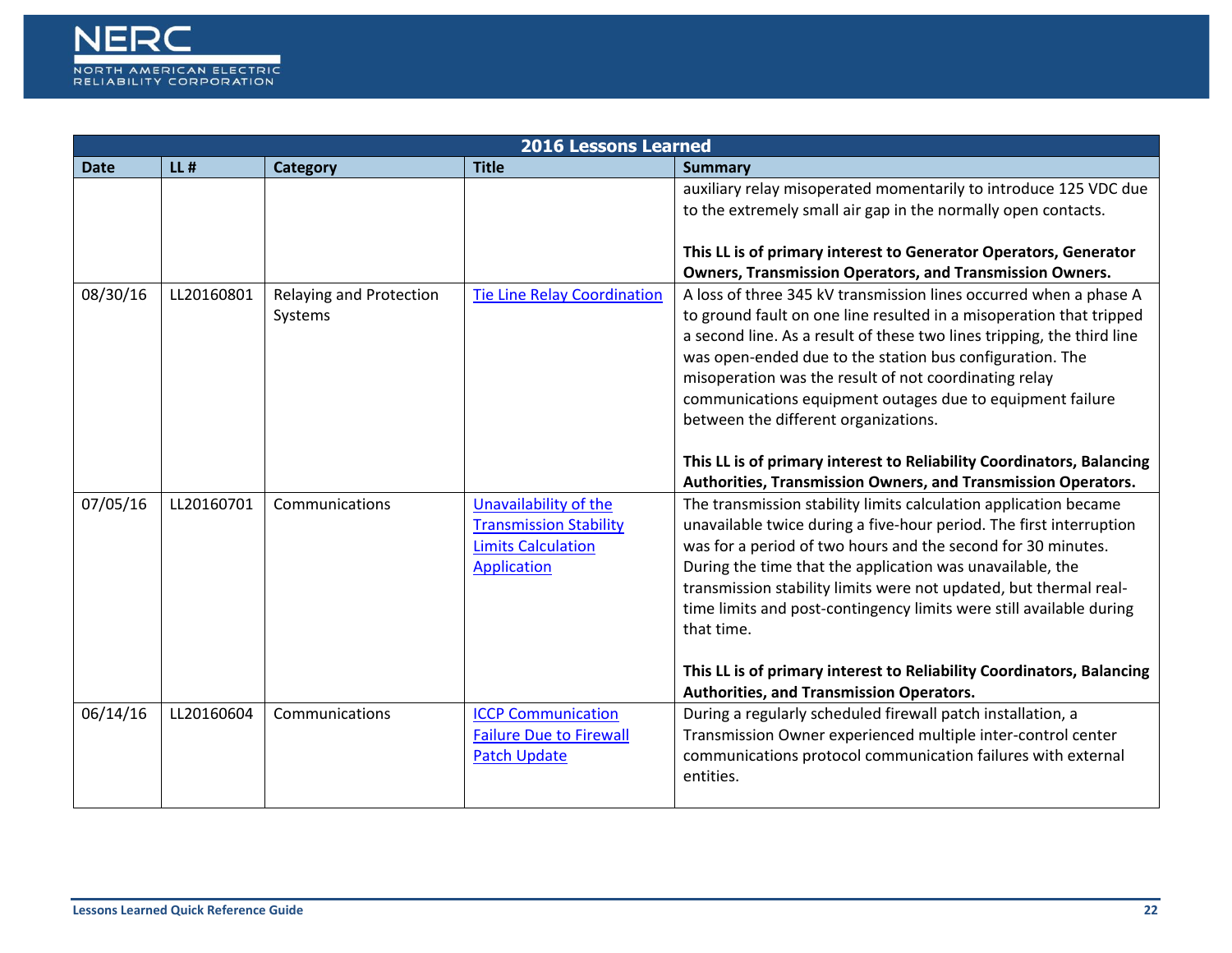

| <b>2016 Lessons Learned</b> |            |                                    |                                                                                            |                                                                                                                                                                                                                                                                                                                                                                                                                                                                                                                                                                   |
|-----------------------------|------------|------------------------------------|--------------------------------------------------------------------------------------------|-------------------------------------------------------------------------------------------------------------------------------------------------------------------------------------------------------------------------------------------------------------------------------------------------------------------------------------------------------------------------------------------------------------------------------------------------------------------------------------------------------------------------------------------------------------------|
| <b>Date</b>                 | $LL$ #     | <b>Category</b>                    | <b>Title</b>                                                                               | <b>Summary</b>                                                                                                                                                                                                                                                                                                                                                                                                                                                                                                                                                    |
|                             |            |                                    |                                                                                            | This LL is of primary interest to Reliability Coordinators, Balancing<br>Authorities, Transmission Service Providers, Generator Owners,<br><b>Generator Operators, Transmission Owners, and Transmission</b><br>Operators.                                                                                                                                                                                                                                                                                                                                        |
| 06/14/16                    | LL20160603 | Communications                     | <b>Loss of Monitoring</b><br><b>Capabilities Due to FEP</b><br><b>Hardware Malfunction</b> | An entity experienced a loss of monitoring capabilities at the<br>primary control center and backup control center due to a front<br>end processor (FEP) hardware malfunction.<br>This LL is of primary interest to Transmission Owners and<br><b>Transmission Operators.</b>                                                                                                                                                                                                                                                                                     |
| 06/14/16                    | LL20160602 | Communications                     | <b>SCADA Failover Event</b>                                                                | While initiating a failover process between the entity's primary<br>and secondary data source, supervisory control and data<br>acquisition caused the system to come up in a paused state. This<br>paused state created a temporary loss of generating management<br>system functionality.<br>This LL is of primary interest to Transmission Operators,<br><b>Balancing Authorities, Reliability Coordinators, Distribution</b><br>Providers, and Generator Operators.                                                                                            |
| 06/07/16                    | LL20160601 | Relaying and Protection<br>Systems | <b>Transmission Relaying -</b><br><b>Relay Setting Issue</b>                               | A line relay protecting a 230 kV line misoperated for a fault on a<br>115 kV line. The relay misoperation occurred due to the entity<br>utilizing a manufacturer's automatic setting method based on line<br>parameters. The relay misoperation resulted in the tripping of the<br>two associated 115 kV low-side transformer breakers and the<br>transfer tripping of the two remote terminal breakers of the 230<br>kV line. The line relaying on the faulted 115 kV line operated<br>correctly.<br>This LL is of primary interest to Reliability Coordinators, |
|                             |            |                                    |                                                                                            | <b>Transmission Owners, and Transmission Operators.</b>                                                                                                                                                                                                                                                                                                                                                                                                                                                                                                           |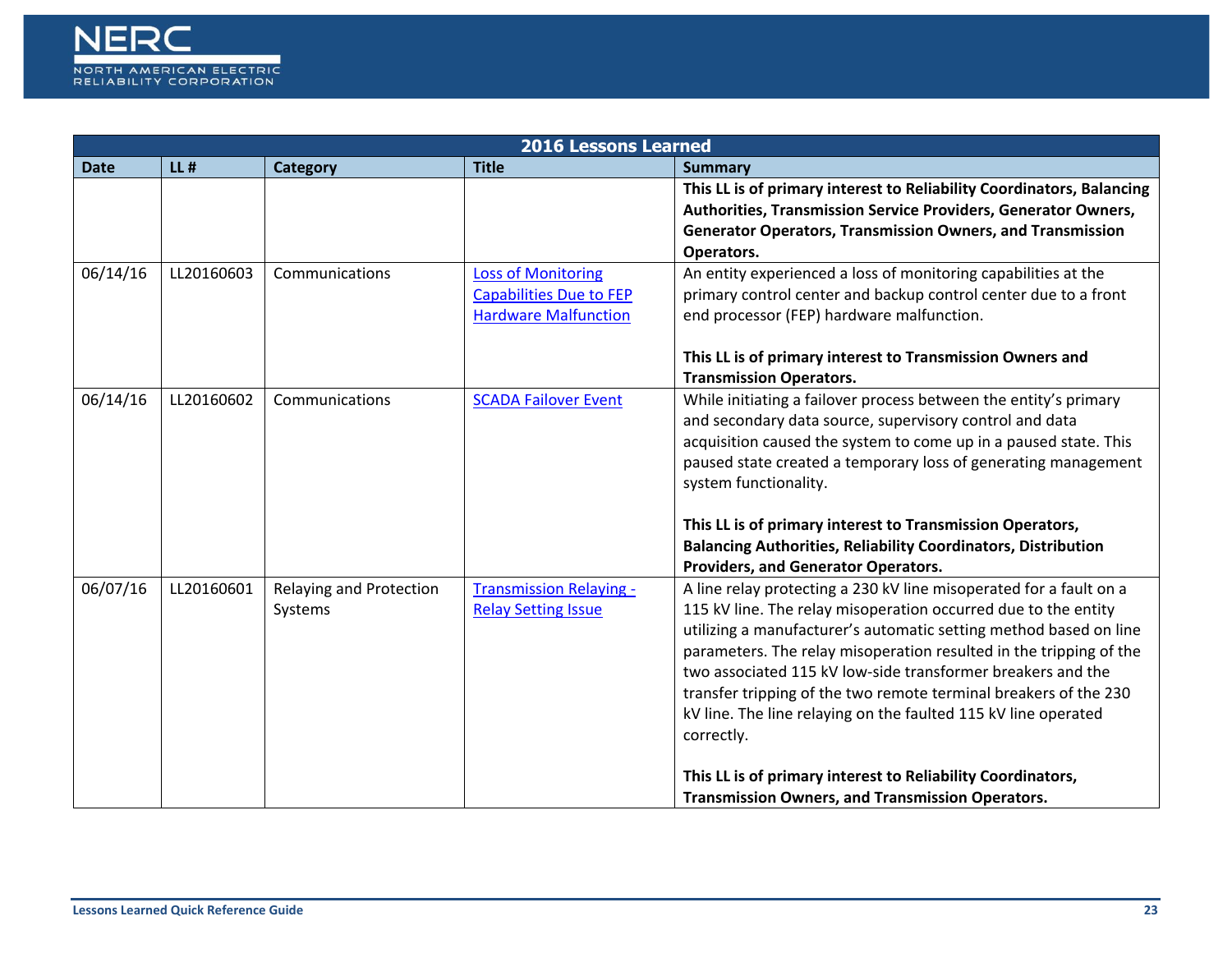

|             | <b>2016 Lessons Learned</b> |                |                                                                                           |                                                                                                                                                                                                                                                                                                                                                                                                       |  |
|-------------|-----------------------------|----------------|-------------------------------------------------------------------------------------------|-------------------------------------------------------------------------------------------------------------------------------------------------------------------------------------------------------------------------------------------------------------------------------------------------------------------------------------------------------------------------------------------------------|--|
| <b>Date</b> | $LL$ #                      | Category       | <b>Title</b>                                                                              | <b>Summary</b>                                                                                                                                                                                                                                                                                                                                                                                        |  |
| 05/24/16    | LL20160501                  | Communications | <b>Control Center Loss of</b><br><b>SCADA Control and</b><br><b>Monitoring Capability</b> | An energy management system supervisory control and data<br>acquisition group-control command was initiated to disable<br>instantaneous relay trip settings for approximately 300 distribution<br>feeder circuit breakers. This caused the application to abort and<br>not restart, rendering SCADA unavailable for 67 minutes.<br>This LL is of primary interest to Balancing Authorities, Generator |  |
|             |                             |                |                                                                                           | <b>Operators, Generator Owners, Reliability Coordinators,</b><br>Transmission Operators, and Transmission Owners.                                                                                                                                                                                                                                                                                     |  |

|             |            |                              | <b>2015 Lessons Learned</b>  |                                                                       |
|-------------|------------|------------------------------|------------------------------|-----------------------------------------------------------------------|
| <b>Date</b> | $LL$ #     | <b>Category</b>              | <b>Title</b>                 | Summary                                                               |
| 12/29/15    | LL20151203 | <b>Generation Facilities</b> | Human Error Leads to         | A utility had to evacuate its primary control center due to smoke     |
|             |            |                              | <b>Evacuation of Primary</b> | from a nearby fire that was caused by maintenance worker failing      |
|             |            |                              | <b>Control Room</b>          | to follow proper hot work procedures.                                 |
|             |            |                              |                              |                                                                       |
|             |            |                              |                              | This LL is of primary interest to Balancing Authorities,              |
|             |            |                              |                              | <b>Transmission Operators, and Generation Operators.</b>              |
| 12/29/15    | LL20151202 | Communications               | <b>Control Network</b>       | Following a failover exercise being conducted pursuant to EOP-        |
|             |            |                              | <b>Communication Path</b>    | 008-1, the TOP's router bandwidth for network traffic between         |
|             |            |                              |                              | control centers saturated and led to a flat-line condition,           |
|             |            |                              |                              | preventing communication between the active control center and        |
|             |            |                              |                              | the active data center. The active data center serves the active      |
|             |            |                              |                              | control center's monitoring and controlling capability by housing     |
|             |            |                              |                              | the active supervisory control and data acquisition servers and       |
|             |            |                              |                              | associated equipment. As a result of the bandwidth saturation, the    |
|             |            |                              |                              | active control center lost the ability to monitor and control its     |
|             |            |                              |                              | portion of the Bulk Electric System for approximately 39 minutes.     |
|             |            |                              |                              | This LL is of primary interest to Reliability Coordinators, Balancing |
|             |            |                              |                              | <b>Authorities, and Transmission Operators.</b>                       |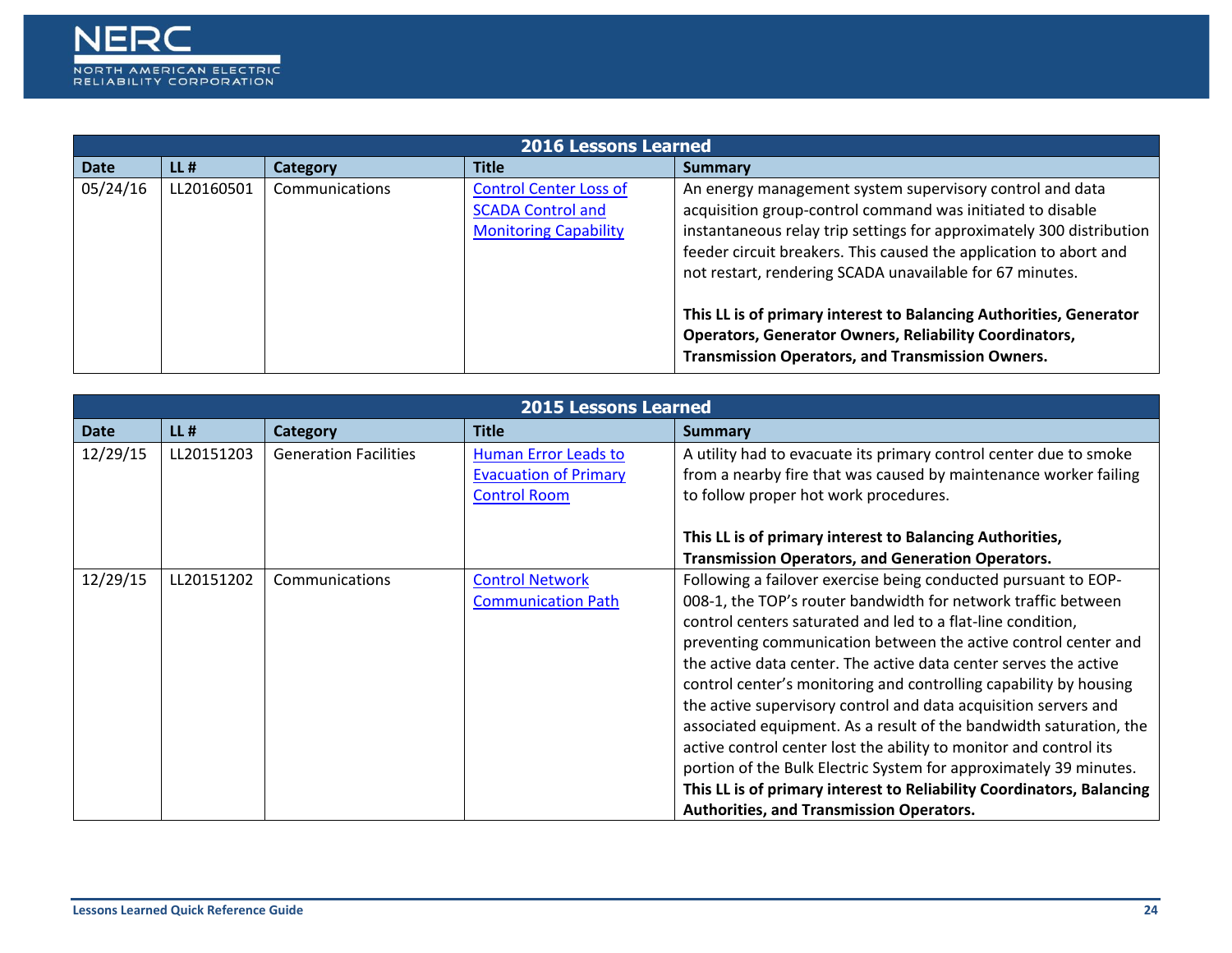

|             | <b>2015 Lessons Learned</b> |                                        |                                                                                                   |                                                                                                                                                                                                                                                                                                                                                                                                                                                                                                                                                                                                                                                                                                                                                                                                                                                                                                                                                                                                                                                                                                                    |  |
|-------------|-----------------------------|----------------------------------------|---------------------------------------------------------------------------------------------------|--------------------------------------------------------------------------------------------------------------------------------------------------------------------------------------------------------------------------------------------------------------------------------------------------------------------------------------------------------------------------------------------------------------------------------------------------------------------------------------------------------------------------------------------------------------------------------------------------------------------------------------------------------------------------------------------------------------------------------------------------------------------------------------------------------------------------------------------------------------------------------------------------------------------------------------------------------------------------------------------------------------------------------------------------------------------------------------------------------------------|--|
| <b>Date</b> | $LL$ #                      | Category                               | <b>Title</b>                                                                                      | <b>Summary</b>                                                                                                                                                                                                                                                                                                                                                                                                                                                                                                                                                                                                                                                                                                                                                                                                                                                                                                                                                                                                                                                                                                     |  |
| 12/29/15    | LL20151201                  | <b>Bulk Power System</b><br>Operations | <b>SOL and IROL Monitoring</b><br><b>Tool Leads to Unnecessary</b><br><b>Manual Load Shedding</b> | A breaker fault on a shunt reactor of a high-voltage transmission<br>line caused the line to trip. This event led to the exceedance of two<br>interconnection reliability operating limits. Immediate actions<br>were taken to clear those exceedances within the required 30<br>minutes. However, the involved interfaces have both a system<br>operating limit and an interconnection reliability operating limit.<br>This caused the transmission system operator to misinterpret the<br>information by not noticing that the flows were still above the<br>system operating limits while the interconnection reliability<br>operating limit exceedances were being addressed. Since the<br>transmission system operator confused the two limits, the<br>operator proceeded to manually shed load in an attempt to return<br>the flows back to within what was believed to be interconnection<br>reliability operating limit values but were really system operating<br>limits. This occurred 28 minutes after the start of the event.<br>This LL is of primary interest to Reliability Coordinators, Balancing |  |
| 10/20/15    | LL20151001                  | Communications                         | Loss of EMS Due to RTU<br><b>LAN and UPS Failure</b>                                              | Authorities, and Transmission Operators.<br>A temporary rack-mounted uninterruptible power supply failed,<br>resulting in the loss of the remote terminal unit local area network,<br>the loss of system visibility, and the failure of the inter-control<br>center communications protocol link for 50 minutes.<br>This LL is of primary interest to Reliability Coordinators, Balancing<br>Authorities, and Transmission Operators.                                                                                                                                                                                                                                                                                                                                                                                                                                                                                                                                                                                                                                                                              |  |
| 09/15/15    | LL20150902                  | Relaying and Protection<br>Systems     | <b>Relay Design and Testing</b><br><b>Practices to Prevent</b><br><b>Scheme Failures</b>          | A single-phase-to-ground fault occurred on a 230 kV three-<br>terminal feeder. All associated circuit breakers initially tripped. The<br>line automatically reclosed at one end, re-establishing the fault.<br>Although the protection schemes were fully redundant, because of<br>the occurrence of two protection equipment failures, which were<br>unrelated to each other, no tripping occurred after the automatic                                                                                                                                                                                                                                                                                                                                                                                                                                                                                                                                                                                                                                                                                            |  |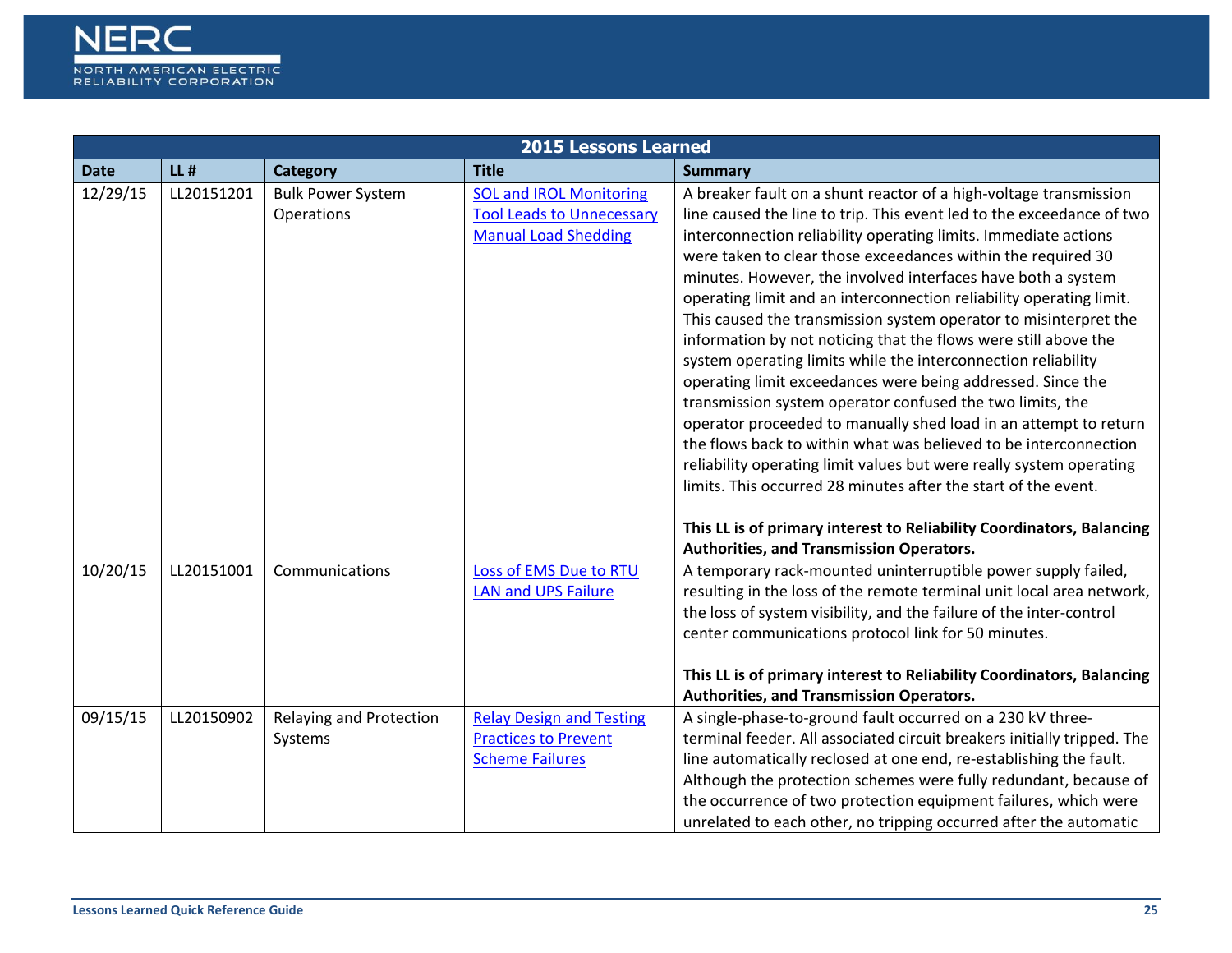

|             |            |                                        | <b>2015 Lessons Learned</b>                                                                                                              |                                                                                                                                                                                                                                                                                                                                                                                                                                                                                                                                                                                                                                            |
|-------------|------------|----------------------------------------|------------------------------------------------------------------------------------------------------------------------------------------|--------------------------------------------------------------------------------------------------------------------------------------------------------------------------------------------------------------------------------------------------------------------------------------------------------------------------------------------------------------------------------------------------------------------------------------------------------------------------------------------------------------------------------------------------------------------------------------------------------------------------------------------|
| <b>Date</b> | $LL$ #     | Category                               | <b>Title</b>                                                                                                                             | <b>Summary</b>                                                                                                                                                                                                                                                                                                                                                                                                                                                                                                                                                                                                                             |
|             |            |                                        |                                                                                                                                          | reclose. The fault evolved to a multi-phase-ground fault and<br>persisted for a total of 58 seconds eventually clearing by backup<br>ground protection on two 500 kV lines. Breaker failure protection<br>was not initiated during this event.<br>This LL is of primary interest to Transmission Operators and<br><b>Transmission Owners.</b>                                                                                                                                                                                                                                                                                              |
| 09/15/15    | LL20150901 | Communications                         | <b>Loss of EMS</b><br><b>Communications Due to</b><br>Lack of Validation on EMS<br><b>Database RTU</b><br><b>Configuration Parameter</b> | An energy management system lost communication with some<br>remote terminal units.<br>This LL is of primary interest to Reliability Coordinators, Balancing<br>Authorities, Transmission Operators, and Transmission Owners.                                                                                                                                                                                                                                                                                                                                                                                                               |
| 06/25/15    | LL20150604 | Communications                         | <b>EMS Recovery Strategy</b>                                                                                                             | An energy management system auto-recovery process was<br>configured such that all nodes (e.g., servers, workstations) in the<br>system were prompted to reboot for a particular condition. This<br>complete system restart sequence took 47 minutes to complete.<br>Consequently, there was a complete loss of control and monitoring<br>functionality until each critical server and workstation reported its<br>status as normal and fully functional.<br>This LL is of primary interest to Reliability Coordinators, Balancing<br>Authorities, Transmission Operators, and Transmission Owners.                                         |
| 06/25/15    | LL20150603 | <b>Bulk Power System</b><br>Operations | <b>Pre-Contingent Load Shed</b><br>Event                                                                                                 | During the planning process of an outage to remove a 345-kV<br>circuit breaker from service for retrofit and maintenance, a<br>cascading outage was identified and analyzed for conditions<br>affecting generation and loading in the outage area. The Reliability<br>Coordinator utilized the real-time contingency analysis tool to<br>identify an overload on an adjacent system transformer that<br>indicated a loss of a 345 kV line, which could cause the loss of any<br>remaining 345 kV due to the bus configuration with the breaker<br>out of service and could subsequently eliminate all 345 kV support<br>in the substation. |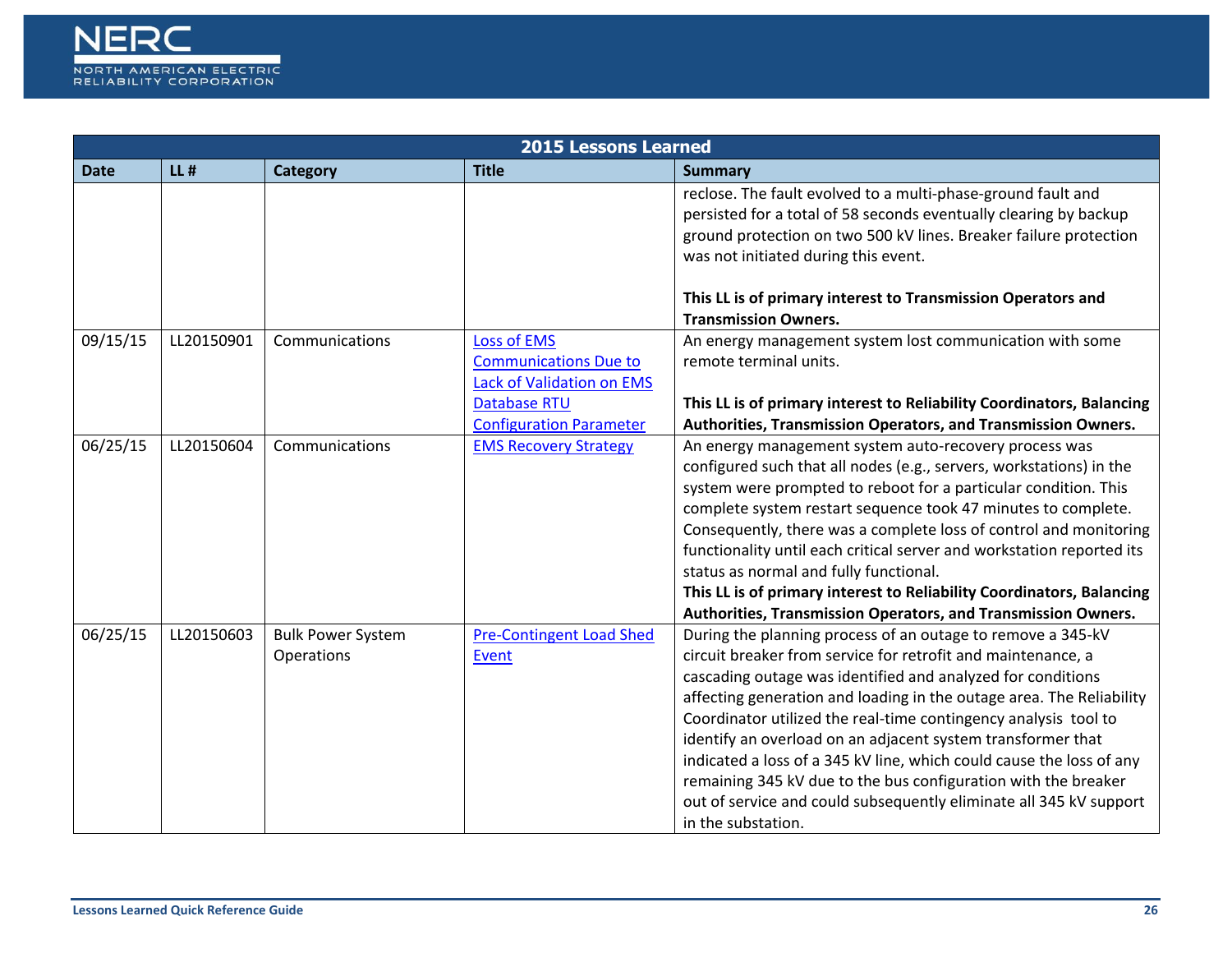

|             | 2015 Lessons Learned |                                    |                                                                                                                          |                                                                                                                                                                                                                                                                                                                                                                                                      |  |  |
|-------------|----------------------|------------------------------------|--------------------------------------------------------------------------------------------------------------------------|------------------------------------------------------------------------------------------------------------------------------------------------------------------------------------------------------------------------------------------------------------------------------------------------------------------------------------------------------------------------------------------------------|--|--|
| <b>Date</b> | $LL$ #               | <b>Category</b>                    | <b>Title</b>                                                                                                             | <b>Summary</b>                                                                                                                                                                                                                                                                                                                                                                                       |  |  |
|             |                      |                                    |                                                                                                                          | This LL is of primary interest to Balancing Authorities, Reliability<br><b>Coordinators, Transmission Operators, Distribution Providers,</b><br>and Load Serving Entities.                                                                                                                                                                                                                           |  |  |
| 06/09/15    | LL20150602           | <b>Generation Facilities</b>       | <b>Generator Distributed</b><br><b>Control System Impact on</b><br><b>Automatic Voltage</b><br><b>Regulators</b>         | The Reliability Coordinator and Transmission Operator within an<br>RC footprint observed unusual generator reactive output following<br>the switching of a shunt reactor near all of the generators' points<br>of interconnection.                                                                                                                                                                   |  |  |
|             |                      |                                    |                                                                                                                          | This LL is of primary interest to Reliability Coordinators,<br>Transmission Operators, Generator Operators, and Generator<br>Owners.                                                                                                                                                                                                                                                                 |  |  |
| 06/09/15    | LL20150601           | Communications                     | <b>Real-Time Contingency</b><br>Analysis Failure due to a<br><b>Modeling Error</b>                                       | A Real-Time Contingency Analysis process failed to converge for 46<br>minutes.                                                                                                                                                                                                                                                                                                                       |  |  |
|             |                      |                                    |                                                                                                                          | This LL is of primary interest to Reliability Coordinators, Balancing<br>Authorities, Transmission Operators, and Transmission Owners.                                                                                                                                                                                                                                                               |  |  |
| 04/21/15    | LL20150402           | <b>Transmission Facilities</b>     | <b>Severe Flooding Damages</b><br><b>Transformer Substations</b>                                                         | Record rainfall within a metropolitan area caused severe localized<br>flooding at two large transmission substations, quickly rendering<br>the stations and all terminating circuits unavailable and damaging<br>telecommunication, protection, and station service equipment.                                                                                                                       |  |  |
|             |                      |                                    |                                                                                                                          | This LL is of primary interest to Distribution Providers, Generator<br><b>Owners, Generator Operators, Reliability Coordinators,</b><br><b>Transmission Operators, and Transmission Owners.</b>                                                                                                                                                                                                      |  |  |
| 04/21/15    | LL20150401           | Relaying and Protection<br>Systems | <b>Detailed Installation and</b><br><b>Commissioning Testing to</b><br><b>Identify Wiring or Design</b><br><b>Errors</b> | During a recent event, problems were encountered regarding<br>redundant relays associated with a remedial action scheme, where<br>two redundant remedial action scheme input/output (I/O) devices<br>failed due to a firmware RAM/ROM processor error. The device<br>failure alarms went undetected because of an error on the wiring<br>diagram that prevented the positive dc from being connected |  |  |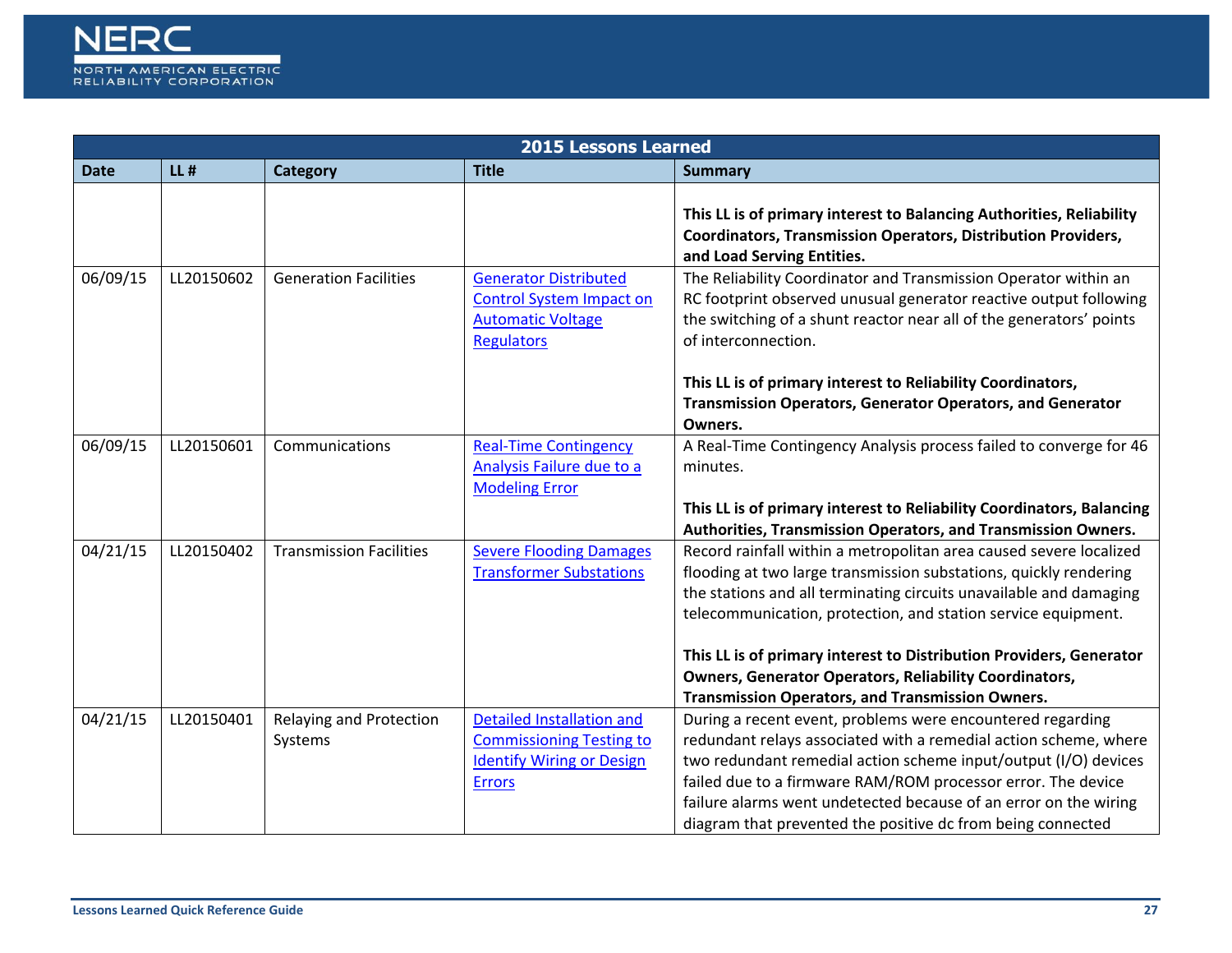

|             | <b>2015 Lessons Learned</b> |                                |                                     |                                                                                                                                                                                                                                                                                |  |
|-------------|-----------------------------|--------------------------------|-------------------------------------|--------------------------------------------------------------------------------------------------------------------------------------------------------------------------------------------------------------------------------------------------------------------------------|--|
| <b>Date</b> | $LL$ #                      | <b>Category</b>                | <b>Title</b>                        | <b>Summary</b>                                                                                                                                                                                                                                                                 |  |
|             |                             |                                |                                     | properly, thus disabling the signaling of the I/O device's alarm<br>status. While the schematic (or elementary diagram) correctly<br>showed the proper I/O device alarm circuit design and<br>connections, the wiring diagram of the RAS panel did not match<br>the schematic. |  |
|             |                             |                                |                                     | This LL is of primary interest to Generator Owners, Generator                                                                                                                                                                                                                  |  |
|             |                             |                                |                                     | <b>Operators, Transmission Operators, and Transmission Owners.</b>                                                                                                                                                                                                             |  |
| 03/03/15    | LL20150302                  | Communications                 | <b>Importance of State</b>          | A state estimator failed to solve for 37 minutes, resulting in real-                                                                                                                                                                                                           |  |
|             |                             |                                | <b>Estimator Save Cases and</b>     | time contingency analysis also being unavailable.                                                                                                                                                                                                                              |  |
|             |                             |                                | <b>Troubleshooting Guide</b>        |                                                                                                                                                                                                                                                                                |  |
|             |                             |                                |                                     | This LL is of primary interest to Reliability Coordinators,<br><b>Transmission Operators, and Transmission Owners.</b>                                                                                                                                                         |  |
| 03/03/15    | LL20150301                  | Communications                 | <b>Importance of Backup EMS</b>     | There was a loss of energy management system supervisory                                                                                                                                                                                                                       |  |
|             |                             |                                | <b>Failover Testing After</b>       | control and data acquisition functionality for 49 minutes during a                                                                                                                                                                                                             |  |
|             |                             |                                | <b>Network Device</b>               | scheduled transfer of the EMS from the alternate control center to                                                                                                                                                                                                             |  |
|             |                             |                                | Reconfiguration                     | the primary control center.                                                                                                                                                                                                                                                    |  |
|             |                             |                                |                                     |                                                                                                                                                                                                                                                                                |  |
|             |                             |                                |                                     | This LL is of primary interest to Reliability Coordinators,                                                                                                                                                                                                                    |  |
|             |                             |                                |                                     | <b>Transmission Operators, and Transmission Owners.</b>                                                                                                                                                                                                                        |  |
| 02/10/15    | LL20150202                  | <b>Relaying and Protection</b> | <b>Consideration of the Effects</b> | An event occurred that caused the unintended trip of a                                                                                                                                                                                                                         |  |
|             |                             | Systems                        | of Mutual Coupling when             | transmission line connected to a large generation facility. The                                                                                                                                                                                                                |  |
|             |                             |                                | <b>Setting Ground</b>               | transmission system and generation response to the loss of this                                                                                                                                                                                                                |  |
|             |                             |                                | <b>Instantaneous Overcurrent</b>    | line resulted in an unintended total loss of transmission                                                                                                                                                                                                                      |  |
|             |                             |                                | <b>Elements</b>                     | connection to the generating facility. An investigation revealed                                                                                                                                                                                                               |  |
|             |                             |                                |                                     | that the unintended trip of the transmission line was due to an                                                                                                                                                                                                                |  |
|             |                             |                                |                                     | incorrect setting on a numerical relay directional ground<br>instantaneous overcurrent element. This setting caused it to                                                                                                                                                      |  |
|             |                             |                                |                                     | misoperate in response to a fault on a mutually coupled adjacent                                                                                                                                                                                                               |  |
|             |                             |                                |                                     | line. Failure to consider the effects of mutual coupling between                                                                                                                                                                                                               |  |
|             |                             |                                |                                     | adjacent lines led to the improper derivation of the ground                                                                                                                                                                                                                    |  |